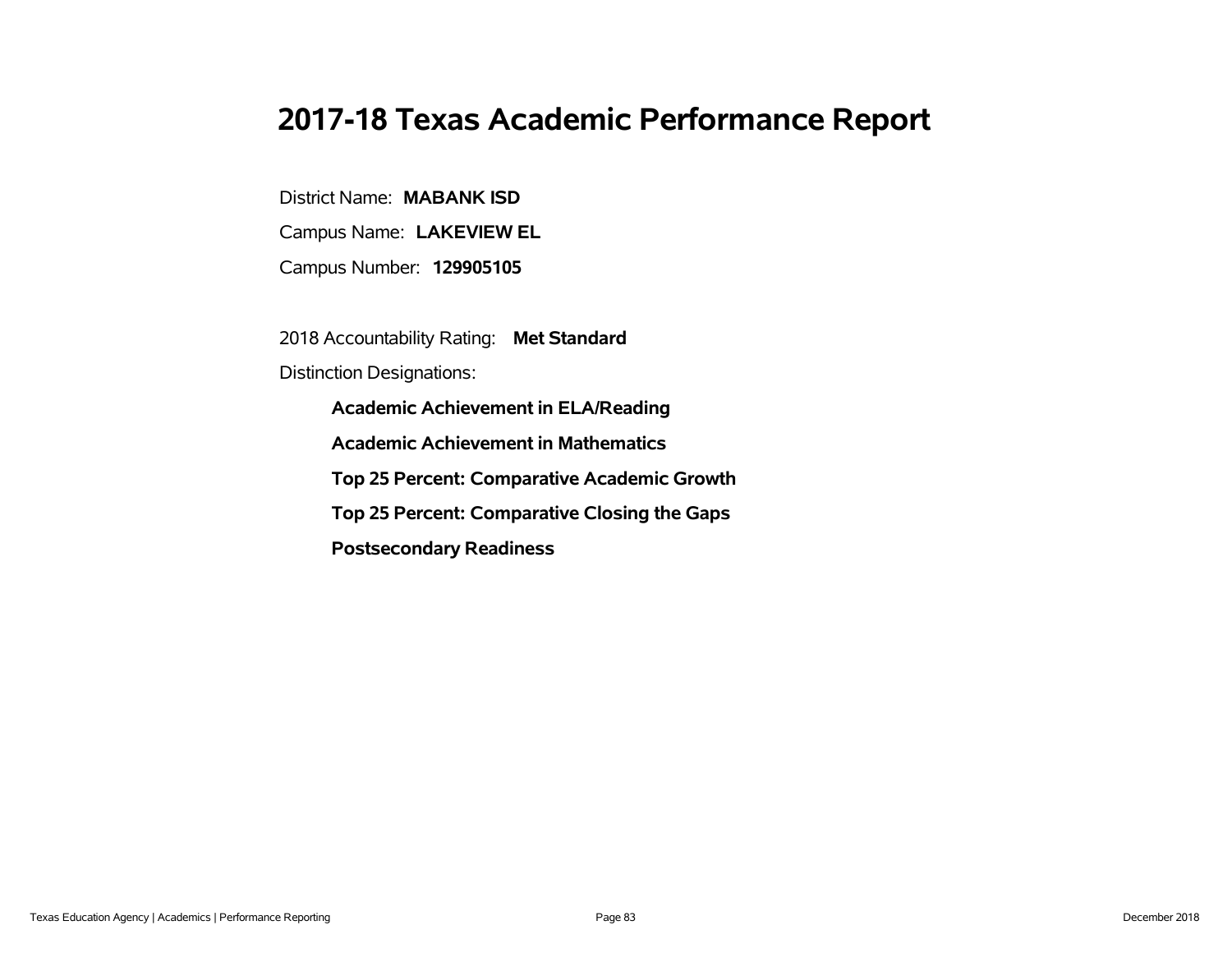Campus Name: LAKEVIEW EL **2017-18 Campus STAAR Performance** Grade Span: KG - 04<br>Campus Number: 129905105 Campus Number: 129905105

### TEXAS EDUCATION AGENCY

|                                                                           |      |              |          |     |                          |        |       |                |                          |                          | Two or               |                |                       |           |
|---------------------------------------------------------------------------|------|--------------|----------|-----|--------------------------|--------|-------|----------------|--------------------------|--------------------------|----------------------|----------------|-----------------------|-----------|
|                                                                           |      |              |          |     | <b>African</b>           |        |       | American       |                          | <b>Pacific</b>           | <b>More</b><br>Races | <b>Special</b> | Econ<br><b>Disadv</b> | EL        |
|                                                                           |      | <b>State</b> | District |     | Campus American Hispanic |        | White | Indian         | Asian                    | <b>Islander</b>          |                      | Ed             |                       | (Current) |
| STAAR Performance Rates by Tested Grade, Subject, and Performance Levels^ |      |              |          |     |                          |        |       |                |                          |                          |                      |                |                       |           |
| <b>Grade 3 Reading</b>                                                    |      |              |          |     |                          |        |       |                |                          |                          |                      |                |                       |           |
| At Approaches Grade Level or Above                                        | 2018 | 77%          | 87%      | 86% |                          | $\ast$ | 85%   |                |                          |                          | $\ast$               | $\ast$         | 82%                   | $\ast$    |
|                                                                           | 2017 | 73%          | 78%      | 83% | $\ast$                   | $\ast$ | 83%   | $\ast$         |                          |                          | $\ast$               | $\ast$         | 80%                   | $\ast$    |
| At Meets Grade Level or Above                                             | 2018 | 43%          | 55%      | 57% |                          | $\ast$ | 59%   | L,             |                          |                          | $\ast$               | $\ast$         | 49%                   | $\ast$    |
|                                                                           | 2017 | 45%          | 47%      | 51% | $\ast$                   | $\ast$ | 54%   | $\ast$         |                          |                          | $\ast$               | $\ast$         | 41%                   | $\ast$    |
| At Masters Grade Level                                                    | 2018 | 25%          | 32%      | 36% |                          | $\ast$ | 37%   |                |                          |                          |                      | $\ast$         | 27%                   | $\ast$    |
|                                                                           | 2017 | 29%          | 28%      | 35% | $\ast$                   | $\ast$ | 37%   | $\ast$         |                          |                          | $\ast$               | $\ast$         | 30%                   | $\ast$    |
| <b>Grade 3 Mathematics</b>                                                |      |              |          |     |                          |        |       |                |                          |                          |                      |                |                       |           |
| At Approaches Grade Level or Above                                        | 2018 | 78%          | 93%      | 93% |                          | $\ast$ | 93%   | $\overline{a}$ |                          |                          | $\ast$               | $\ast$         | 91%                   | $\ast$    |
|                                                                           | 2017 | 77%          | 87%      | 92% | $\ast$                   | $\ast$ | 93%   | $\ast$         |                          |                          | $\ast$               | $\ast$         | 89%                   | $\ast$    |
| At Meets Grade Level or Above                                             | 2018 | 47%          | 70%      | 69% |                          | $\ast$ | 69%   | ÷,             | $\overline{\phantom{a}}$ |                          | $\ast$               | $\ast$         | 62%                   | $\ast$    |
|                                                                           | 2017 | 49%          | 54%      | 53% | $\ast$                   | $\ast$ | 58%   | $\ast$         |                          |                          | $\ast$               | $\ast$         | 41%                   | $\ast$    |
| At Masters Grade Level                                                    | 2018 | 23%          | 35%      | 28% |                          | $\ast$ | 31%   |                |                          |                          | $\ast$               | $\ast$         | 24%                   | $\ast$    |
|                                                                           | 2017 | 26%          | 30%      | 28% | $\ast$                   | $\ast$ | 31%   | $\ast$         |                          |                          | $\ast$               | $\ast$         | 22%                   | $\ast$    |
| <b>Grade 4 Reading</b>                                                    |      |              |          |     |                          |        |       |                |                          |                          |                      |                |                       |           |
| At Approaches Grade Level or Above                                        | 2018 | 73%          | 86%      | 90% | $\ast$                   | 88%    | 90%   | $\ast$         |                          |                          | $\ast$               | $\ast$         | 86%                   | $\ast$    |
|                                                                           | 2017 | 70%          | 81%      | 86% | $\ast$                   | $\ast$ | 87%   |                | $\ast$                   |                          | $\ast$               | $\ast$         | 84%                   | $\ast$    |
| At Meets Grade Level or Above                                             | 2018 | 46%          | 59%      | 60% | $\ast$                   | 47%    | 66%   | $\ast$         |                          |                          | $\ast$               | $\ast$         | 52%                   | $\ast$    |
|                                                                           | 2017 | 44%          | 56%      | 58% | $\ast$                   | $\ast$ | 60%   | $\overline{a}$ | $\ast$                   |                          | $\ast$               | $\ast$         | 57%                   | $\ast$    |
| At Masters Grade Level                                                    | 2018 | 24%          | 28%      | 41% | $\ast$                   | 35%    | 42%   | $\ast$         |                          |                          | $\ast$               | $\ast$         | 34%                   | $\ast$    |
|                                                                           | 2017 | 24%          | 28%      | 32% | $\ast$                   | $\ast$ | 32%   | $\blacksquare$ | $\ast$                   |                          | $\ast$               | $\ast$         | 33%                   | $\ast$    |
| <b>Grade 4 Mathematics</b>                                                |      |              |          |     |                          |        |       |                |                          |                          |                      |                |                       |           |
| At Approaches Grade Level or Above                                        | 2018 | 78%          | 92%      | 99% | $\ast$                   | 100%   | 98%   | $\ast$         | $\overline{\phantom{a}}$ |                          | $\ast$               | $\ast$         | 98%                   | $\ast$    |
|                                                                           | 2017 | 76%          | 88%      | 94% | $\ast$                   | $\ast$ | 94%   |                | $\ast$                   |                          | $\ast$               | $\ast$         | 92%                   | $\ast$    |
| At Meets Grade Level or Above                                             | 2018 | 49%          | 69%      | 80% | $\ast$                   | 82%    | 80%   | $\ast$         |                          |                          | $\ast$               | $\ast$         | 71%                   | $\ast$    |
|                                                                           | 2017 | 47%          | 68%      | 82% | $\ast$                   | $\ast$ | 82%   | L,             | $\ast$                   |                          | $\ast$               | $\ast$         | 84%                   | $\ast$    |
| At Masters Grade Level                                                    | 2018 | 27%          | 40%      | 46% | $\ast$                   | 41%    | 47%   | $\ast$         | $\overline{\phantom{a}}$ |                          | $\ast$               | $\ast$         | 37%                   | $\ast$    |
|                                                                           | 2017 | 27%          | 41%      | 62% | $\ast$                   | $\ast$ | 65%   |                | $\ast$                   |                          | $\ast$               | $\ast$         | 57%                   | $\ast$    |
| <b>Grade 4 Writing</b>                                                    |      |              |          |     |                          |        |       |                |                          |                          |                      |                |                       |           |
| At Approaches Grade Level or Above                                        | 2018 | 63%          | 72%      | 69% | $\ast$                   | 59%    | 69%   | $\ast$         |                          |                          | $\ast$               | $\ast$         | 56%                   | $\ast$    |
|                                                                           | 2017 | 65%          | 72%      | 79% | $\ast$                   | $\ast$ | 80%   | $\overline{a}$ | $\ast$                   |                          | $\ast$               | $\ast$         | 77%                   | $\ast$    |
| At Meets Grade Level or Above                                             | 2018 | 39%          | 50%      | 46% | $\ast$                   | 35%    | 49%   | $\ast$         | $\overline{\phantom{a}}$ | $\overline{\phantom{a}}$ | $\ast$               | $\ast$         | 30%                   | $\ast$    |
|                                                                           | 2017 | 34%          | 42%      | 52% | $\ast$                   | $\ast$ | 56%   | L,             | $\ast$                   |                          | $\ast$               | $\ast$         | 44%                   |           |
| At Masters Grade Level                                                    | 2018 | 11%          | 15%      | 19% |                          | 29%    | 17%   | $\ast$         |                          |                          | $\ast$               | $\ast$         | 16%                   |           |
|                                                                           | 2017 | 11%          | 11%      | 17% | $\ast$                   | $\ast$ | 20%   |                | $\ast$                   |                          | $\ast$               | $\ast$         | 10%                   | $\ast$    |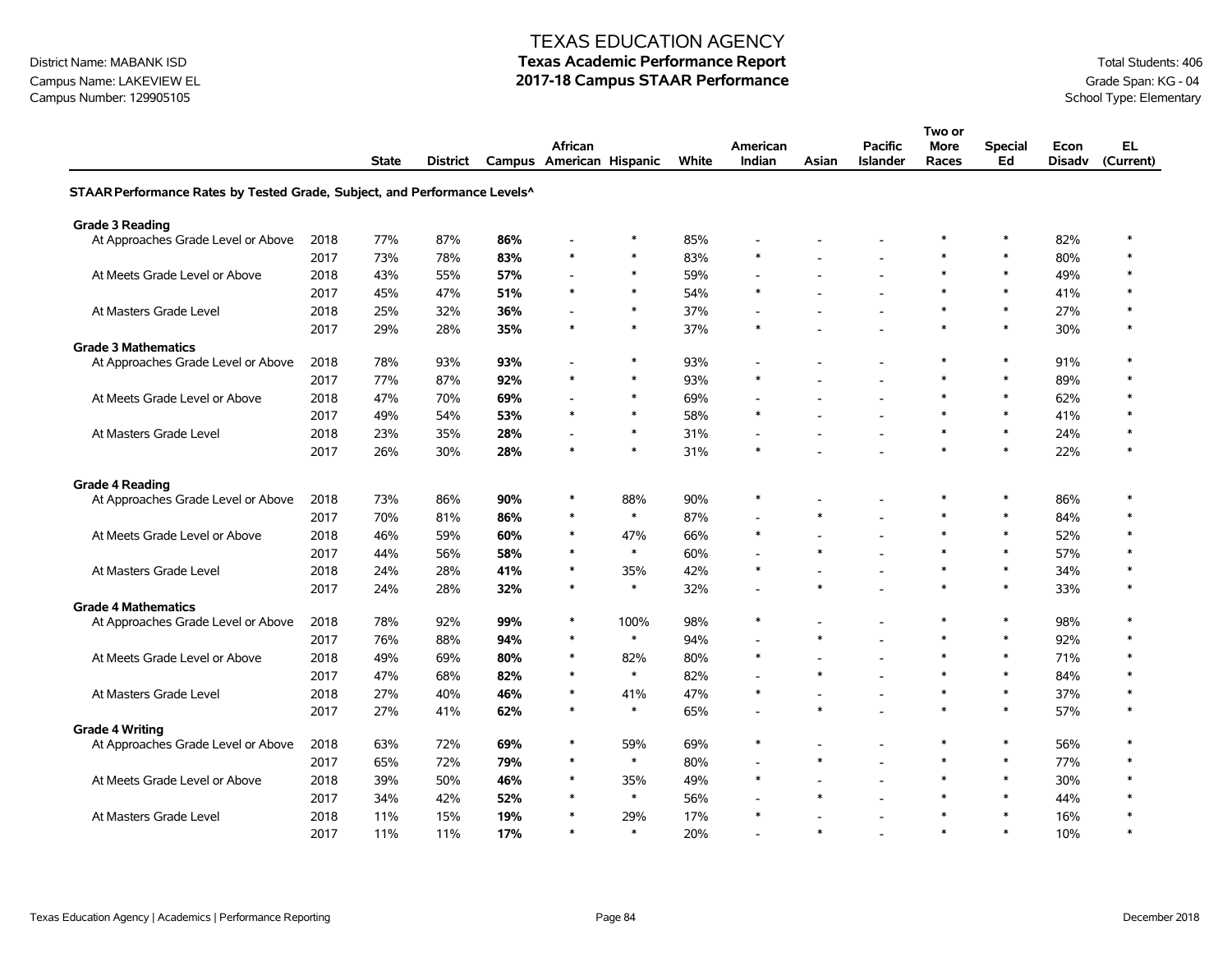### Campus Name: LAKEVIEW EL **2017-18 Campus STAAR Performance** Grade Span: KG - 04<br>Campus Number: 129905105 Campus Number: 129905105

### TEXAS EDUCATION AGENCY

|                                                                           |      |              |                 |     |                                     |        |       |                          |                          |                                   | Two or               |                      |                       |                        |
|---------------------------------------------------------------------------|------|--------------|-----------------|-----|-------------------------------------|--------|-------|--------------------------|--------------------------|-----------------------------------|----------------------|----------------------|-----------------------|------------------------|
|                                                                           |      | <b>State</b> | <b>District</b> |     | African<br>Campus American Hispanic |        | White | American<br>Indian       | Asian                    | <b>Pacific</b><br><b>Islander</b> | <b>More</b><br>Races | <b>Special</b><br>Ed | Econ<br><b>Disadv</b> | <b>EL</b><br>(Current) |
| STAAR Performance Rates by Tested Grade, Subject, and Performance Levels^ |      |              |                 |     |                                     |        |       |                          |                          |                                   |                      |                      |                       |                        |
| All Grades All Subjects                                                   |      |              |                 |     |                                     |        |       |                          |                          |                                   |                      |                      |                       |                        |
| At Approaches Grade Level or Above                                        | 2018 | 77%          | 85%             | 88% | $\ast$                              | 87%    | 87%   | $\ast$                   |                          |                                   | 93%                  | 72%                  | 83%                   | $\ast$                 |
|                                                                           | 2017 | 75%          | 83%             | 87% | $\ast$                              | 82%    | 87%   | $\ast$                   | $\ast$                   | ÷                                 | 85%                  | 44%                  | 84%                   |                        |
| At Meets Grade Level or Above                                             | 2018 | 48%          | 56%             | 63% | $\ast$                              | 56%    | 65%   | $\ast$                   |                          |                                   | 47%                  | 47%                  | 53%                   |                        |
|                                                                           | 2017 | 45%          | 52%             | 59% | $\ast$                              | 42%    | 62%   | $\ast$                   | $\ast$                   |                                   | 69%                  | 31%                  | 54%                   |                        |
| At Masters Grade Level                                                    | 2018 | 22%          | 24%             | 34% | $\ast$                              | 32%    | 35%   | $\ast$                   |                          | $\blacksquare$                    | 33%                  | 31%                  | 28%                   |                        |
|                                                                           | 2017 | 20%          | 21%             | 35% | $\ast$                              | 21%    | 37%   | $\ast$                   | $\ast$                   |                                   | 38%                  | 22%                  | 31%                   | $\ast$                 |
| All Grades ELA/Reading                                                    |      |              |                 |     |                                     |        |       |                          |                          |                                   |                      |                      |                       |                        |
| At Approaches Grade Level or Above                                        | 2018 | 74%          | 81%             | 88% | $\ast$                              | 93%    | 87%   | $\ast$                   | $\overline{\phantom{a}}$ | $\blacksquare$                    | $\ast$               | $\ast$               | 84%                   | $\ast$                 |
|                                                                           | 2017 | 72%          | 80%             | 84% | $\ast$                              | 78%    | 85%   | $\ast$                   | $\ast$                   |                                   | $\ast$               | $\ast$               | 82%                   |                        |
| At Meets Grade Level or Above                                             | 2018 | 46%          | 51%             | 59% | $\ast$                              | 48%    | 63%   | $\ast$                   |                          |                                   | $\ast$               | $\ast$               | 51%                   |                        |
|                                                                           | 2017 | 44%          | 51%             | 54% | $\ast$                              | 35%    | 57%   | $\ast$                   | $\ast$                   | ÷                                 | $\ast$               | $\ast$               | 49%                   |                        |
| At Masters Grade Level                                                    | 2018 | 19%          | 20%             | 39% | $\ast$                              | 34%    | 40%   | $\ast$                   |                          | $\overline{\phantom{a}}$          | $\ast$               | $\ast$               | 31%                   |                        |
|                                                                           | 2017 | 19%          | 19%             | 33% | $\ast$                              | 26%    | 35%   | $\ast$                   | $\ast$                   |                                   | $\ast$               | $\ast$               | 32%                   |                        |
| <b>All Grades Mathematics</b>                                             |      |              |                 |     |                                     |        |       |                          |                          |                                   |                      |                      |                       |                        |
| At Approaches Grade Level or Above                                        | 2018 | 81%          | 93%             | 96% | $\ast$                              | 97%    | 96%   | $\ast$                   |                          | ٠                                 | $\ast$               | 92%                  | 95%                   |                        |
|                                                                           | 2017 | 79%          | 89%             | 93% | $\ast$                              | 91%    | 93%   | $\ast$                   | $\ast$                   | ٠                                 | $\ast$               | $\ast$               | 91%                   | $\ast$                 |
| At Meets Grade Level or Above                                             | 2018 | 50%          | 65%             | 75% | $\ast$                              | 76%    | 75%   | $\ast$                   |                          | $\blacksquare$                    | $\ast$               | 75%                  | 67%                   |                        |
|                                                                           | 2017 | 46%          | 56%             | 68% | $\ast$                              | 61%    | 70%   | $\ast$                   | $\ast$                   |                                   | $\ast$               | $\ast$               | 63%                   | $\ast$                 |
| At Masters Grade Level                                                    | 2018 | 24%          | 31%             | 38% | $\ast$                              | 31%    | 39%   | $\ast$                   |                          |                                   | $\ast$               | 42%                  | 31%                   |                        |
|                                                                           | 2017 | 22%          | 27%             | 45% | $\ast$                              | 26%    | 48%   | $\ast$                   | $\ast$                   |                                   | $\ast$               | $\ast$               | 40%                   |                        |
| <b>All Grades Writing</b>                                                 |      |              |                 |     |                                     |        |       |                          |                          |                                   |                      |                      |                       |                        |
| At Approaches Grade Level or Above                                        | 2018 | 66%          | 72%             | 69% | $\ast$                              | 59%    | 69%   | $\ast$                   |                          | ۰                                 | $\ast$               | $\ast$               | 56%                   |                        |
|                                                                           | 2017 | 67%          | 74%             | 79% | $\ast$                              | $\ast$ | 80%   | $\overline{\phantom{a}}$ | $\ast$                   |                                   | $\ast$               | $\ast$               | 77%                   |                        |
| At Meets Grade Level or Above                                             | 2018 | 41%          | 47%             | 46% | $\ast$                              | 35%    | 49%   | $\ast$                   |                          | $\blacksquare$                    | $\ast$               | $\ast$               | 30%                   |                        |
|                                                                           | 2017 | 36%          | 40%             | 52% | $\ast$                              | $\ast$ | 56%   | $\overline{\phantom{a}}$ | $\ast$                   | $\blacksquare$                    | $\ast$               | $\ast$               | 44%                   | $\ast$                 |
| At Masters Grade Level                                                    | 2018 | 13%          | 12%             | 19% | $\ast$                              | 29%    | 17%   | $\ast$                   | $\overline{\phantom{a}}$ | ۰                                 | $\ast$               | $\ast$               | 16%                   |                        |
|                                                                           | 2017 | 11%          | 11%             | 17% | $\ast$                              | $\ast$ | 20%   |                          | $\ast$                   |                                   | $\ast$               | $\ast$               | 10%                   | $\ast$                 |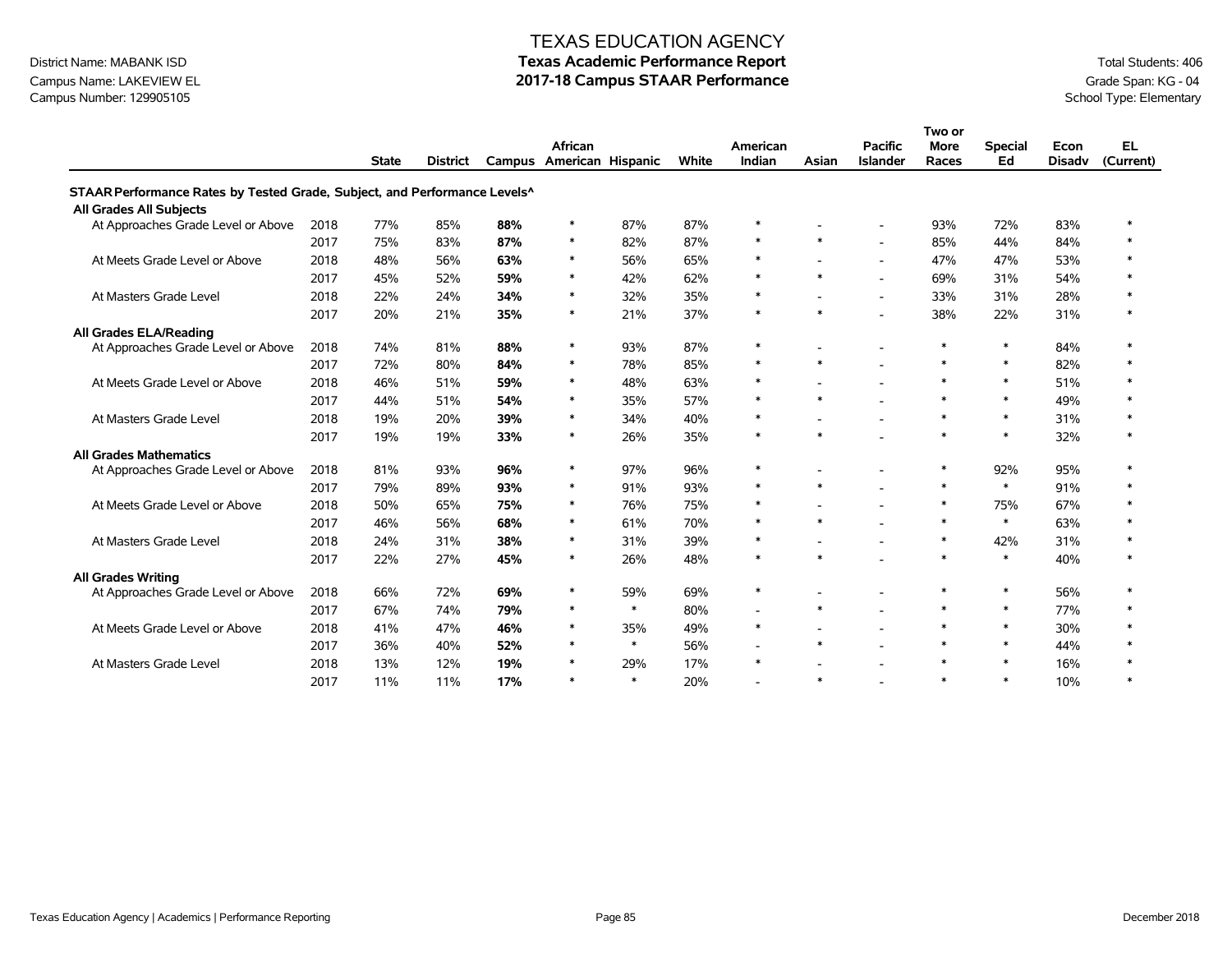### TEXAS EDUCATION AGENCY District Name: MABANK ISD **Texas Academic Performance Report Texas Academic Performance Report** Total Students: 406

Campus Name: LAKEVIEW EL **Campus Progress** Campus Progress Campus Progress Campus Progress Campus Number: 129905105<br>Campus Number: 129905105 Campus Number: 129905105

|                                                                              |                      | <b>State</b>   | <b>District</b> |                | African<br>Campus American Hispanic |                | White          | American<br>Indian | Asian                    | <b>Pacific</b><br>Islander | Two or<br>More<br>Races | <b>Special</b><br>Ed | Econ<br><b>Disadv</b> | EL<br>(Current<br>ă<br><b>Monitored</b> ) |
|------------------------------------------------------------------------------|----------------------|----------------|-----------------|----------------|-------------------------------------|----------------|----------------|--------------------|--------------------------|----------------------------|-------------------------|----------------------|-----------------------|-------------------------------------------|
| School Progress Domain - Academic Growth Score by Grade and Subject          |                      |                |                 |                |                                     |                |                |                    |                          |                            |                         |                      |                       |                                           |
| Grade 4 ELA/Reading<br>Grade 4 Mathematics                                   | 2018<br>2018         | 63<br>65       | 72<br>81        | 79<br>94       | ∗                                   | 69<br>88       | 81<br>96       | ∗                  | $\overline{\phantom{0}}$ |                            |                         | 93                   | 77<br>91              |                                           |
| All Grades Both Subjects<br>All Grades ELA/Reading<br>All Grades Mathematics | 2018<br>2018<br>2018 | 69<br>69<br>70 | 66<br>76        | 87<br>79<br>94 | $\ast$<br>∗                         | 79<br>69<br>88 | 88<br>81<br>96 | ∗<br>$\ast$<br>∗   | -                        |                            | 83                      | 79<br>93             | 84<br>77<br>91        |                                           |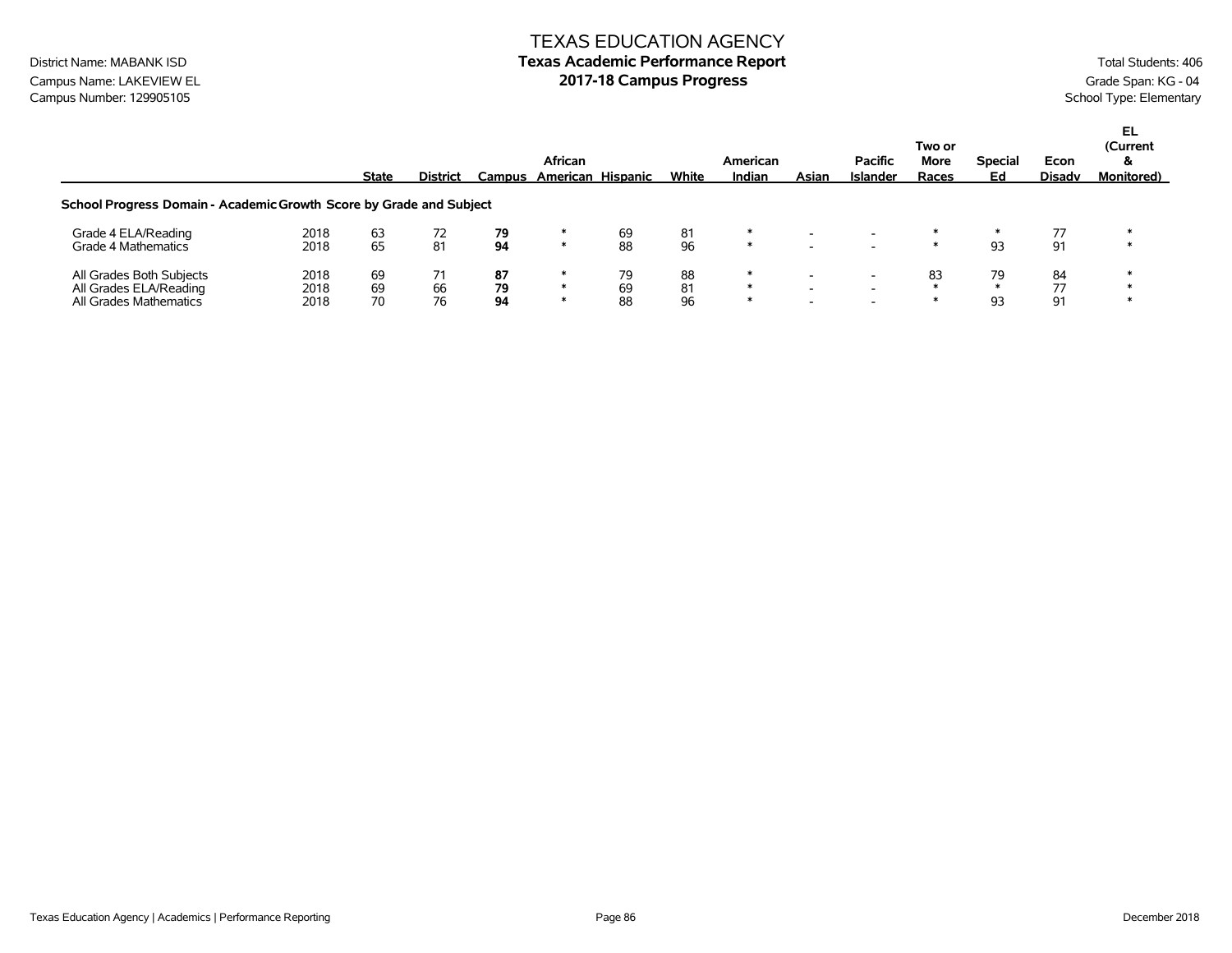### TEXAS EDUCATION AGENCY

# District Name: MABANK ISD **Texas Academic Performance Report Texas Academic Performance Report** Total Students: 406 Campus Name: LAKEVIEW EL **2017-18 Campus Prior Year and Student Success Initiative** Grade Span: KG - 04<br>Campus Number: 129905105<br>School Type: Elementary

|                                                |      |              |                 |         | African                  |                          |       |                          |                          |                                   | Two or                   |                      |                       | EL.       |
|------------------------------------------------|------|--------------|-----------------|---------|--------------------------|--------------------------|-------|--------------------------|--------------------------|-----------------------------------|--------------------------|----------------------|-----------------------|-----------|
|                                                |      | <b>State</b> | <b>District</b> |         | Campus American Hispanic |                          | White | American<br>Indian       | Asian                    | <b>Pacific</b><br><b>Islander</b> | More<br>Races            | <b>Special</b><br>Ed | Econ<br><b>Disady</b> | (Current) |
| Progress of Prior-Year Non-Proficient Students |      |              |                 |         |                          |                          |       |                          |                          |                                   |                          |                      |                       |           |
| Sum of Grades 4-8                              |      |              |                 |         |                          |                          |       |                          |                          |                                   |                          |                      |                       |           |
| Reading                                        | 2018 | 38%          | 45%             | 73%     | $\overline{\phantom{0}}$ | ∗                        | 77%   | $\overline{\phantom{0}}$ | -                        |                                   |                          |                      | 64%                   |           |
|                                                | 2017 | 35%          | 44%             | $\star$ | $\overline{\phantom{0}}$ | $\ast$                   | ∗     | $\overline{\phantom{0}}$ | $\overline{\phantom{0}}$ |                                   |                          |                      |                       |           |
| <b>Mathematics</b>                             | 2018 | 47%          | 71%             | 86%     | $\overline{\phantom{0}}$ | $\overline{\phantom{0}}$ | 86%   | $\overline{\phantom{0}}$ | $\overline{\phantom{0}}$ |                                   |                          | - sk                 | $\ast$                |           |
|                                                | 2017 | 43%          | 56%             | 50%     | $\overline{\phantom{0}}$ | $\ast$                   | 56%   | $\overline{\phantom{0}}$ | -                        |                                   | $\overline{\phantom{0}}$ |                      | ж                     |           |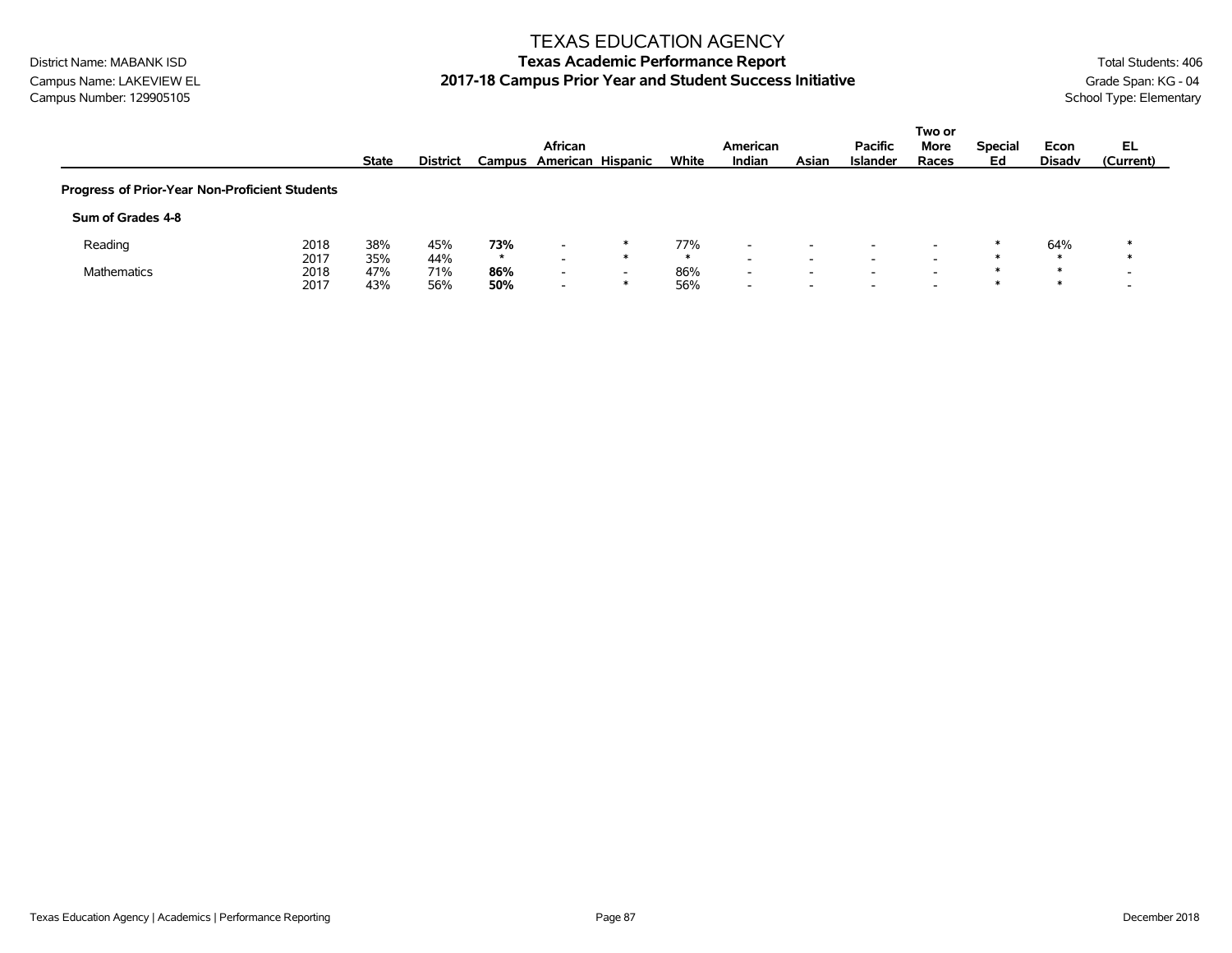Campus Name: LAKEVIEW EL **2017-18 Campus STAAR Performance**<br>Campus Number: 129905105 Campus Number: 129905105 Campus State of Current EL Students)

### TEXAS EDUCATION AGENCY

# District Name: MABANK ISD **Texas Academic Performance Report Texas Academic Performance Report** Total Students: 406

Bilingual Education/English as a Second Language (Current EL Students)

|                                                          |      | <b>State</b> | <b>District</b> |     | Bilingual BE-Trans BE-Trans BE-Dual<br>Campus Education Early Exit Late Exit Two-Way One-Way |  | <b>BE-Dual</b> | <b>ESL</b> | <b>ESL</b><br>Content | <b>ESL</b><br><b>Pull-Out</b> | <b>LEP No</b> | <b>LEP</b> with<br>Services Services | <b>Total</b><br>EL |
|----------------------------------------------------------|------|--------------|-----------------|-----|----------------------------------------------------------------------------------------------|--|----------------|------------|-----------------------|-------------------------------|---------------|--------------------------------------|--------------------|
| STAAR Performance Rate by Subject and Performance Level^ |      |              |                 |     |                                                                                              |  |                |            |                       |                               |               |                                      |                    |
| All Grades All Subjects                                  |      |              |                 |     |                                                                                              |  |                |            |                       |                               |               |                                      |                    |
| At Approaches Grade Level or Above                       | 2018 | 77%          | 85%             | 88% |                                                                                              |  |                |            |                       |                               |               |                                      | ∗                  |
|                                                          | 2017 | 75%          | 83%             | 87% |                                                                                              |  |                |            |                       |                               |               |                                      | $\ast$             |
| At Meets Grade Level or Above                            | 2018 | 48%          | 56%             | 63% |                                                                                              |  |                | $\ast$     |                       | $\ast$                        |               | $\ast$                               | $\ast$             |
|                                                          | 2017 | 45%          | 52%             | 59% |                                                                                              |  |                | $\ast$     |                       | $\ast$                        |               | $\ast$                               | $\ast$             |
| At Masters Grade Level                                   | 2018 | 22%          | 24%             | 34% |                                                                                              |  |                | $\ast$     |                       | $\ast$                        |               | $\ast$                               | $\ast$             |
|                                                          | 2017 | 20%          | 21%             | 35% |                                                                                              |  |                |            |                       |                               |               | $\ast$                               | $\ast$             |
| <b>All Grades ELA/Reading</b>                            |      |              |                 |     |                                                                                              |  |                |            |                       |                               |               |                                      |                    |
| At Approaches Grade Level or Above                       | 2018 | 74%          | 81%             | 88% |                                                                                              |  |                |            |                       |                               |               | $\ast$                               | $\ast$             |
|                                                          | 2017 | 72%          | 80%             | 84% |                                                                                              |  |                |            |                       |                               |               |                                      | $\ast$             |
| At Meets Grade Level or Above                            | 2018 | 46%          | 51%             | 59% |                                                                                              |  |                |            |                       |                               |               |                                      |                    |
|                                                          | 2017 | 44%          | 51%             | 54% |                                                                                              |  |                |            |                       | $\ast$                        |               | $\ast$                               |                    |
| At Masters Grade Level                                   | 2018 | 19%          | 20%             | 39% |                                                                                              |  |                |            |                       |                               |               | $\ast$                               |                    |
|                                                          | 2017 | 19%          | 19%             | 33% |                                                                                              |  |                |            |                       |                               |               | $\ast$                               | $\ast$             |
| <b>All Grades Mathematics</b>                            |      |              |                 |     |                                                                                              |  |                |            |                       |                               |               |                                      |                    |
| At Approaches Grade Level or Above                       | 2018 | 81%          | 93%             | 96% |                                                                                              |  |                |            |                       |                               |               |                                      |                    |
|                                                          | 2017 | 79%          | 89%             | 93% |                                                                                              |  |                |            |                       |                               |               |                                      | $\ast$             |
| At Meets Grade Level or Above                            | 2018 | 50%          | 65%             | 75% |                                                                                              |  |                | $\ast$     |                       | $\ast$                        |               | $\ast$                               | $\ast$             |
|                                                          | 2017 | 46%          | 56%             | 68% |                                                                                              |  |                |            |                       | $\ast$                        |               | $\ast$                               |                    |
| At Masters Grade Level                                   | 2018 | 24%          | 31%             | 38% |                                                                                              |  |                |            |                       |                               |               |                                      |                    |
|                                                          | 2017 | 22%          | 27%             | 45% |                                                                                              |  |                |            |                       |                               |               | $\ast$                               | $\ast$             |
| <b>All Grades Writing</b>                                |      |              |                 |     |                                                                                              |  |                |            |                       |                               |               |                                      |                    |
| At Approaches Grade Level or Above                       | 2018 | 66%          | 72%             | 69% |                                                                                              |  |                |            |                       |                               |               |                                      | ∗                  |
|                                                          | 2017 | 67%          | 74%             | 79% |                                                                                              |  |                | $\ast$     |                       | $\ast$                        |               | $\ast$                               | $\ast$             |
| At Meets Grade Level or Above                            | 2018 | 41%          | 47%             | 46% |                                                                                              |  |                | $\ast$     |                       | $\ast$                        |               | $\ast$                               | $\ast$             |
|                                                          | 2017 | 36%          | 40%             | 52% |                                                                                              |  |                | $\ast$     |                       | $\ast$                        |               | $\ast$                               | $\ast$             |
| At Masters Grade Level                                   | 2018 | 13%          | 12%             | 19% |                                                                                              |  |                | $\ast$     |                       | $\ast$                        |               | $\ast$                               | $\ast$             |
|                                                          | 2017 | 11%          | 11%             | 17% |                                                                                              |  |                | $\star$    |                       | $\ast$                        |               | $\star$                              | $\ast$             |
| School Progress Domain - Academic Growth Score           |      |              |                 |     |                                                                                              |  |                |            |                       |                               |               |                                      |                    |
| All Grades Both Subjects                                 | 2018 | 69           | 71              | 87  |                                                                                              |  |                |            |                       |                               |               |                                      |                    |
| All Grades ELA/Reading                                   | 2018 | 69           | 66              | 79  |                                                                                              |  |                | $\ast$     |                       |                               |               | $\ast$                               | $\ast$             |
| All Grades Mathematics                                   | 2018 | 70           | 76              | 94  |                                                                                              |  |                |            |                       |                               |               |                                      |                    |
| Progress of Prior-Year Non-Proficient Students           |      |              |                 |     |                                                                                              |  |                |            |                       |                               |               |                                      |                    |
| Sum of Grades 4-8                                        |      |              |                 |     |                                                                                              |  |                |            |                       |                               |               |                                      |                    |
| Reading                                                  | 2018 | 38%          | 45%             | 73% |                                                                                              |  |                |            |                       |                               |               |                                      |                    |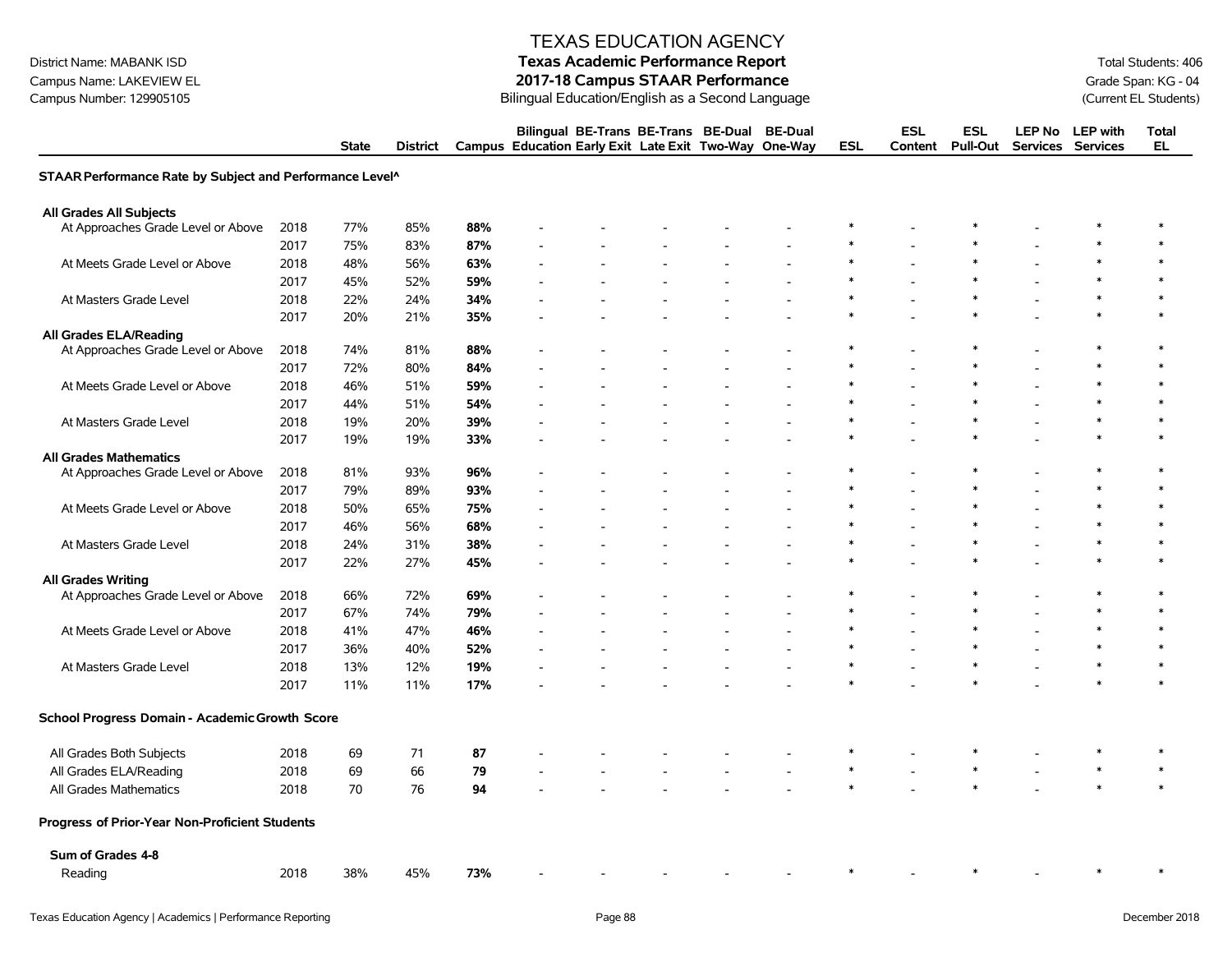# District Name: MABANK ISD **Texas Academic Performance Report Texas Academic Performance Report** Total Students: 406 Campus Name: LAKEVIEW EL **2017-18 Campus STAAR Performance**<br>Campus Number: 129905105 Campus Number: 129905105 Campus State of Current EL Students)

Bilingual Education/English as a Second Language (Current EL Students)

|                    |      |              |          |     | Bilingual BE-Trans BE-Trans BE-Dual BE-Dual           |                          |        |     | ESL     | ESL             | LEP No          | <b>LEP with</b> | Total |
|--------------------|------|--------------|----------|-----|-------------------------------------------------------|--------------------------|--------|-----|---------|-----------------|-----------------|-----------------|-------|
|                    |      | <b>State</b> | District |     | Campus Education Early Exit Late Exit Two-Way One-Way |                          |        | ESL | Content | <b>Pull-Out</b> | <b>Services</b> | Services        | EL    |
|                    | 2017 | 35%          | 44%      |     |                                                       |                          |        |     |         |                 |                 |                 |       |
| <b>Mathematics</b> | 2018 | 47%          | 71%      | 86% | -                                                     | $\overline{\phantom{0}}$ | $\sim$ |     |         |                 |                 |                 |       |
|                    | 2017 | 43%          | 56%      | 50% |                                                       | $\overline{\phantom{0}}$ |        |     |         |                 |                 |                 |       |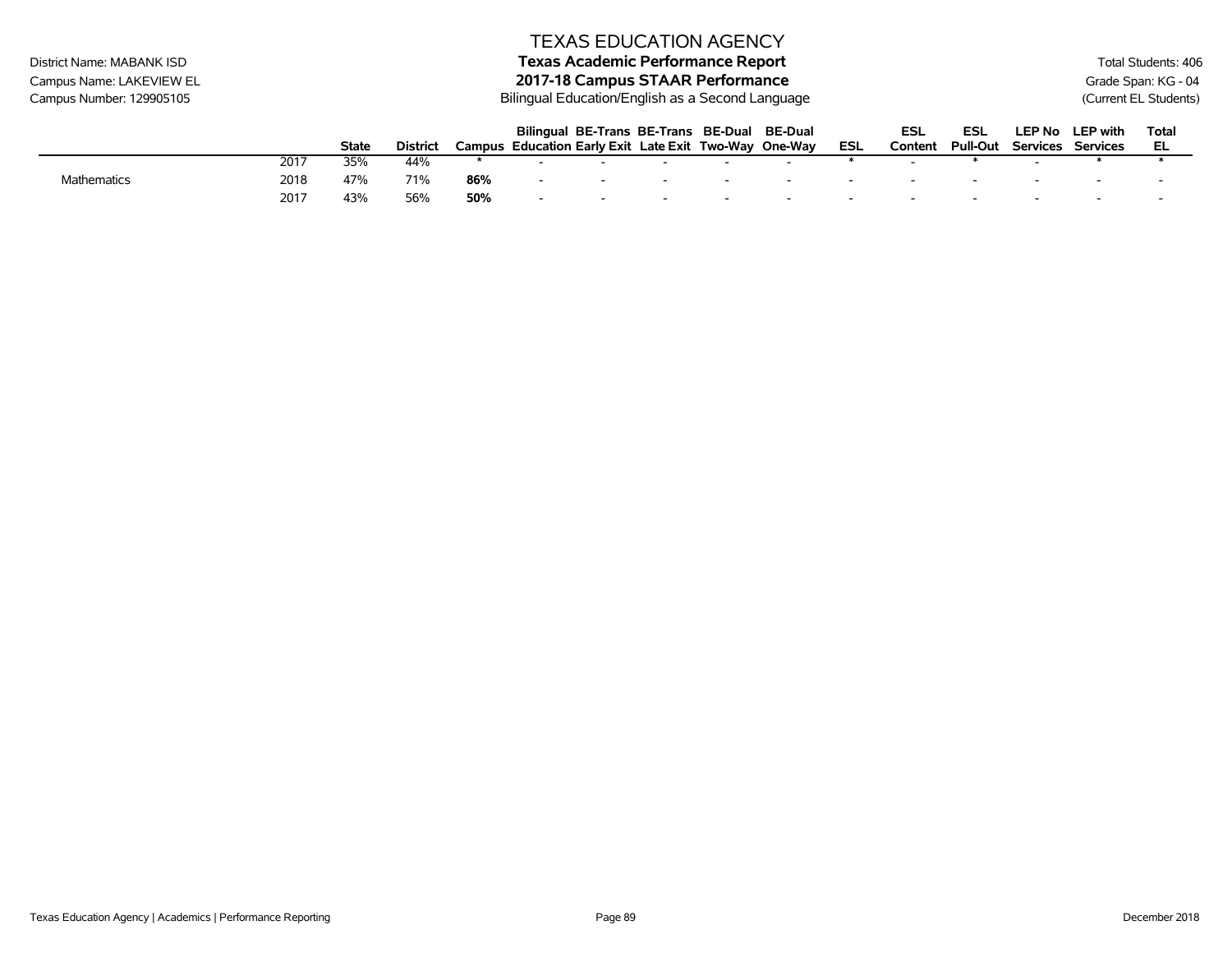## Campus Name: LAKEVIEW EL **2017-18 Campus STAAR Participation**<br>Campus Number: 129905105 Campus Number: 129905105 Campus Number: 129905105

### TEXAS EDUCATION AGENCY

# District Name: MABANK ISD **Texas Academic Performance Report** Total Students: 406

|                                                              |              |                 |               |             |                 |             |                  |                          |                                                      | Two or      |                |               |              |
|--------------------------------------------------------------|--------------|-----------------|---------------|-------------|-----------------|-------------|------------------|--------------------------|------------------------------------------------------|-------------|----------------|---------------|--------------|
|                                                              |              |                 |               | African     |                 |             | American         |                          | <b>Pacific</b>                                       | <b>More</b> | <b>Special</b> | Econ          | EL           |
|                                                              | <b>State</b> | <b>District</b> | <b>Campus</b> | American    | <b>Hispanic</b> | White       | Indian           | Asian                    | <b>Islander</b>                                      | Races       | Ed             | <b>Disadv</b> | (Current)    |
| 2018 STAAR Participation<br>(All Grades)                     |              |                 |               |             |                 |             |                  |                          |                                                      |             |                |               |              |
| <b>All Tests</b>                                             |              |                 |               |             |                 |             |                  |                          |                                                      |             |                |               |              |
| <b>Assessment Participant</b>                                | 99%          | 100%            | 100%          | $\ast$      | 100%            | 99%         | $\ast$           | $\overline{\phantom{a}}$ | $\overline{\phantom{a}}$                             | 100%        | 100%           | 99%           | 100%         |
| Included in Accountability<br>Not Included in Accountability | 94%          | 95%             | 95%           | $\ast$      | 97%             | 95%         | $\ast$           |                          | $\overline{\phantom{a}}$                             | 83%         | 74%            | 93%           | 100%         |
| Mobile                                                       | 4%           | 5%              | 5%            | $\ast$      | 3%              | 5%          | $\ast$           | $\sim$                   | $\overline{\phantom{a}}$                             | 17%         | 26%            | 7%            | $0\%$        |
| Other Exclusions                                             | $1\%$        | 0%              | 0%            | $\ast$      | $0\%$           | 0%          | $\ast$           |                          | $\overline{\phantom{a}}$                             | 0%          | 0%             | 0%            | 0%           |
| <b>Not Tested</b>                                            | 1%           | 0%              | 0%            | $\ast$      | $0\%$           | $1\%$       | $\ast$           | $\overline{\phantom{a}}$ | $\overline{\phantom{a}}$                             | 0%          | 0%             | 1%            | 0%           |
| Absent                                                       | $1\%$        | 0%              | 0%            | $\ast$      | 0%              | 0%          | $\ast$           | $\overline{\phantom{0}}$ | $\overline{\phantom{a}}$                             | 0%          | 0%             | 0%            | $0\%$        |
| Other                                                        | 0%           | 0%              | 0%            | $\ast$      | 0%              | $1\%$       | $\ast$           |                          | $\overline{\phantom{a}}$                             | 0%          | 0%             | 1%            | 0%           |
| 2017 STAAR Participation<br>(All Grades)                     |              |                 |               |             |                 |             |                  |                          |                                                      |             |                |               |              |
| <b>All Tests</b>                                             |              |                 |               |             |                 |             |                  |                          |                                                      |             |                |               |              |
| <b>Assessment Participant</b><br>Included in Accountability  | 99%<br>94%   | 100%<br>94%     | 100%<br>89%   | 100%<br>63% | 100%<br>95%     | 100%<br>91% | $\ast$<br>$*$    | $\ast$<br>$\ast$         | $\overline{\phantom{a}}$<br>$\overline{\phantom{a}}$ | 100%<br>57% | 98%<br>98%     | 100%<br>88%   | 100%<br>100% |
| Not Included in Accountability                               |              |                 |               |             |                 |             |                  |                          |                                                      |             |                |               |              |
| Mobile                                                       | 4%           | 6%              | 10%           | 38%         | 5%              | 8%          | $\ast$<br>$\ast$ | $\ast$<br>$*$            | $\overline{\phantom{a}}$                             | 43%         | 0%             | 11%           | 0%           |
| <b>Other Exclusions</b>                                      | 1%           | 0%              | 0%            | 0%          | $0\%$           | $0\%$       |                  |                          | $\overline{\phantom{a}}$                             | 0%          | 0%             | 0%            | 0%           |
| <b>Not Tested</b>                                            | 1%           | 0%              | 0%            | 0%          | $0\%$           | 0%          | $\ast$           | $\ast$                   | $\overline{\phantom{a}}$                             | 0%          | 2%             | 0%            | 0%           |
| Absent                                                       | $1\%$        | 0%              | 0%            | 0%          | 0%              | 0%          | $*$              | $*$                      | $\overline{\phantom{a}}$                             | 0%          | 2%             | 0%            | $0\%$        |
| Other                                                        | 0%           | 0%              | 0%            | 0%          | $0\%$           | 0%          | $\ast$           | $\ast$                   |                                                      | 0%          | 0%             | 0%            | 0%           |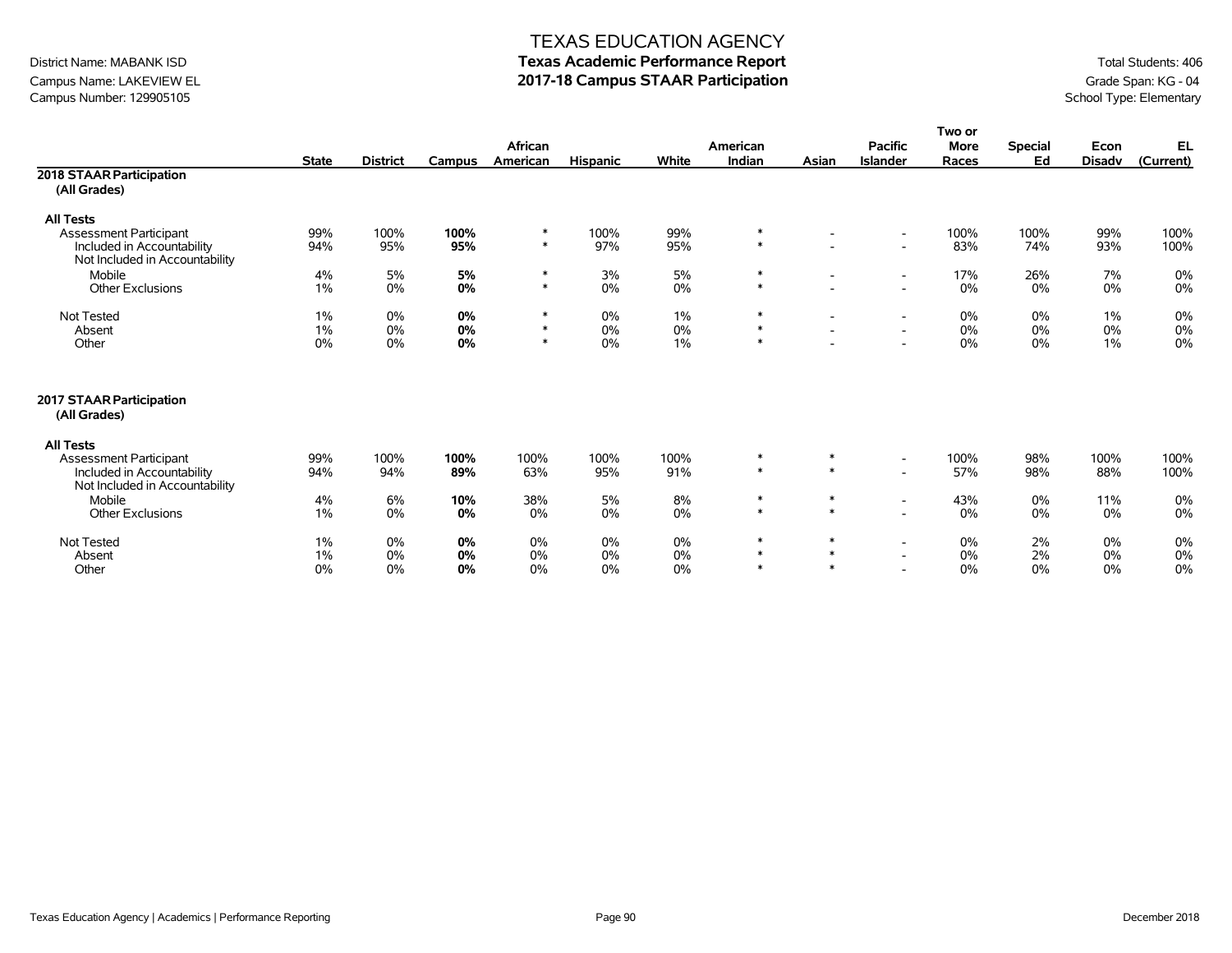# Campus Name: LAKEVIEW EL **2017-18 Campus Attendance, Graduation, and Dropout Rates** Grampus Number: 129905105 Campus Number: 129905105 Campus Attendance, Graduation, and Dropout Rates Campus Number: 129905105 Campus Number: 129905105

### TEXAS EDUCATION AGENCY

|                                                              |              |                 |        |          |                 |       |          |        |                | Two or      |                |               |                          |
|--------------------------------------------------------------|--------------|-----------------|--------|----------|-----------------|-------|----------|--------|----------------|-------------|----------------|---------------|--------------------------|
|                                                              |              |                 |        | African  |                 |       | American |        | <b>Pacific</b> | <b>More</b> | <b>Special</b> | Econ          | EL                       |
|                                                              | <b>State</b> | <b>District</b> | Campus | American | <b>Hispanic</b> | White | Indian   | Asian  | Islander       | Races       | Ed             | <b>Disadv</b> | (Current)                |
| <b>Attendance Rate</b>                                       |              |                 |        |          |                 |       |          |        |                |             |                |               |                          |
| 2016-17                                                      | 95.7%        | 96.0%           | 96.3%  | 97.2%    | 97.5%           | 96.0% |          |        |                | 96.2%       | 94.7%          | 95.9%         | 98.3%                    |
| 2015-16                                                      | 95.8%        | 96.1%           | 96.7%  | 96.9%    | 97.2%           | 96.6% | $\ast$   | $\ast$ | $\overline{a}$ | 95.8%       | 96.8%          | 96.5%         | 98.1%                    |
| Annual Dropout Rate (Gr 7-8)                                 |              |                 |        |          |                 |       |          |        |                |             |                |               |                          |
| 2016-17                                                      | 0.3%         | 0.0%            |        |          |                 |       |          |        |                |             |                |               |                          |
| 2015-16                                                      | 0.4%         | 1.1%            |        |          |                 |       |          |        |                |             |                |               |                          |
|                                                              |              |                 |        |          |                 |       |          |        |                |             |                |               | $\overline{\phantom{a}}$ |
| Annual Dropout Rate (Gr 9-12)                                |              |                 |        |          |                 |       |          |        |                |             |                |               |                          |
| 2016-17                                                      | 1.9%         | 0.0%            |        |          |                 |       |          |        |                |             |                |               |                          |
| 2015-16                                                      | 2.0%         | 1.0%            |        |          |                 |       |          |        |                |             |                |               |                          |
| 4-Year Longitudinal Rate (Gr 9-12)<br>Class of 2017          |              |                 |        |          |                 |       |          |        |                |             |                |               |                          |
| Graduated                                                    | 89.7%        | 97.0%           |        |          |                 |       |          |        |                |             |                |               |                          |
| Received TxCHSE                                              | 0.4%         | 0.4%            |        |          |                 |       |          |        |                |             |                |               |                          |
| Continued HS                                                 | 4.0%         | 1.7%            |        |          |                 |       |          |        |                |             |                |               |                          |
| Dropped Out                                                  | 5.9%         | 0.9%            |        |          |                 |       |          |        |                |             |                |               |                          |
| Graduates and TxCHSE                                         | 90.1%        | 97.4%           |        |          |                 |       |          |        |                |             |                |               | $\sim$                   |
| Graduates, TxCHSE,                                           |              |                 |        |          |                 |       |          |        |                |             |                |               |                          |
| and Continuers                                               | 94.1%        | 99.1%           |        |          |                 |       |          |        |                |             |                |               | $\overline{\phantom{a}}$ |
| Class of 2016                                                |              |                 |        |          |                 |       |          |        |                |             |                |               |                          |
| Graduated                                                    | 89.1%        | 91.8%           |        |          |                 |       |          |        |                |             |                |               | $\sim$                   |
| Received TxCHSE                                              | 0.5%         | 0.8%            |        |          |                 |       |          |        |                |             |                |               | $\sim$                   |
| Continued HS                                                 | 4.2%         | 2.0%            |        |          |                 |       |          |        |                |             |                |               |                          |
| Dropped Out                                                  | 6.2%         | 5.3%            |        |          |                 |       |          |        |                |             |                |               | $\overline{a}$           |
| Graduates and TxCHSE                                         | 89.6%        | 92.6%           |        |          |                 |       |          |        |                |             |                |               | $\blacksquare$           |
| Graduates, TxCHSE,                                           |              |                 |        |          |                 |       |          |        |                |             |                |               |                          |
| and Continuers                                               | 93.8%        | 94.7%           |        |          |                 |       |          |        |                |             |                |               | $\overline{\phantom{a}}$ |
|                                                              |              |                 |        |          |                 |       |          |        |                |             |                |               |                          |
| 5-Year Extended Longitudinal Rate (Gr 9-12)<br>Class of 2016 |              |                 |        |          |                 |       |          |        |                |             |                |               |                          |
| Graduated                                                    | 91.6%        | 95.1%           |        |          |                 |       |          |        |                |             |                |               |                          |
| <b>Received TxCHSE</b>                                       | 0.7%         | 1.2%            |        |          |                 |       |          |        |                |             |                |               |                          |
| Continued HS                                                 | 1.2%         | 0.0%            |        |          |                 |       |          |        |                |             |                |               |                          |
| Dropped Out                                                  | 6.6%         | 3.7%            |        |          |                 |       |          |        |                |             |                |               |                          |
| Graduates and TxCHSE                                         | 92.2%        | 96.3%           |        |          |                 |       |          |        |                |             |                |               | $\overline{\phantom{a}}$ |
| Graduates, TxCHSE,                                           |              |                 |        |          |                 |       |          |        |                |             |                |               |                          |
| and Continuers                                               | 93.4%        | 96.3%           |        |          |                 |       |          |        |                |             |                |               | $\overline{\phantom{a}}$ |
| Class of 2015                                                |              |                 |        |          |                 |       |          |        |                |             |                |               |                          |
| Graduated                                                    | 91.3%        | 93.6%           |        |          |                 |       |          |        |                |             |                |               | $\overline{\phantom{a}}$ |
| Received TxCHSE                                              | 0.8%         | 2.1%            |        |          |                 |       |          |        |                |             |                |               | $\sim$                   |
| Continued HS                                                 | 1.2%         | 0.9%            |        |          |                 |       |          |        |                |             |                |               | $\overline{\phantom{a}}$ |
| Dropped Out                                                  | 6.7%         | 3.4%            |        |          |                 |       |          |        |                |             |                |               | $\blacksquare$           |
| Graduates and TxCHSE                                         | 92.1%        | 95.7%           |        |          |                 |       |          |        |                |             |                |               |                          |
| Graduates, TxCHSE,                                           |              |                 |        |          |                 |       |          |        |                |             |                |               |                          |
| and Continuers                                               | 93.3%        | 96.6%           |        |          |                 |       |          |        |                |             |                |               |                          |
| 6-Year Extended Longitudinal Rate (Gr 9-12)<br>Class of 2015 |              |                 |        |          |                 |       |          |        |                |             |                |               |                          |
| Graduated                                                    | 91.8%        | 94.0%           |        |          |                 |       |          |        |                |             |                |               |                          |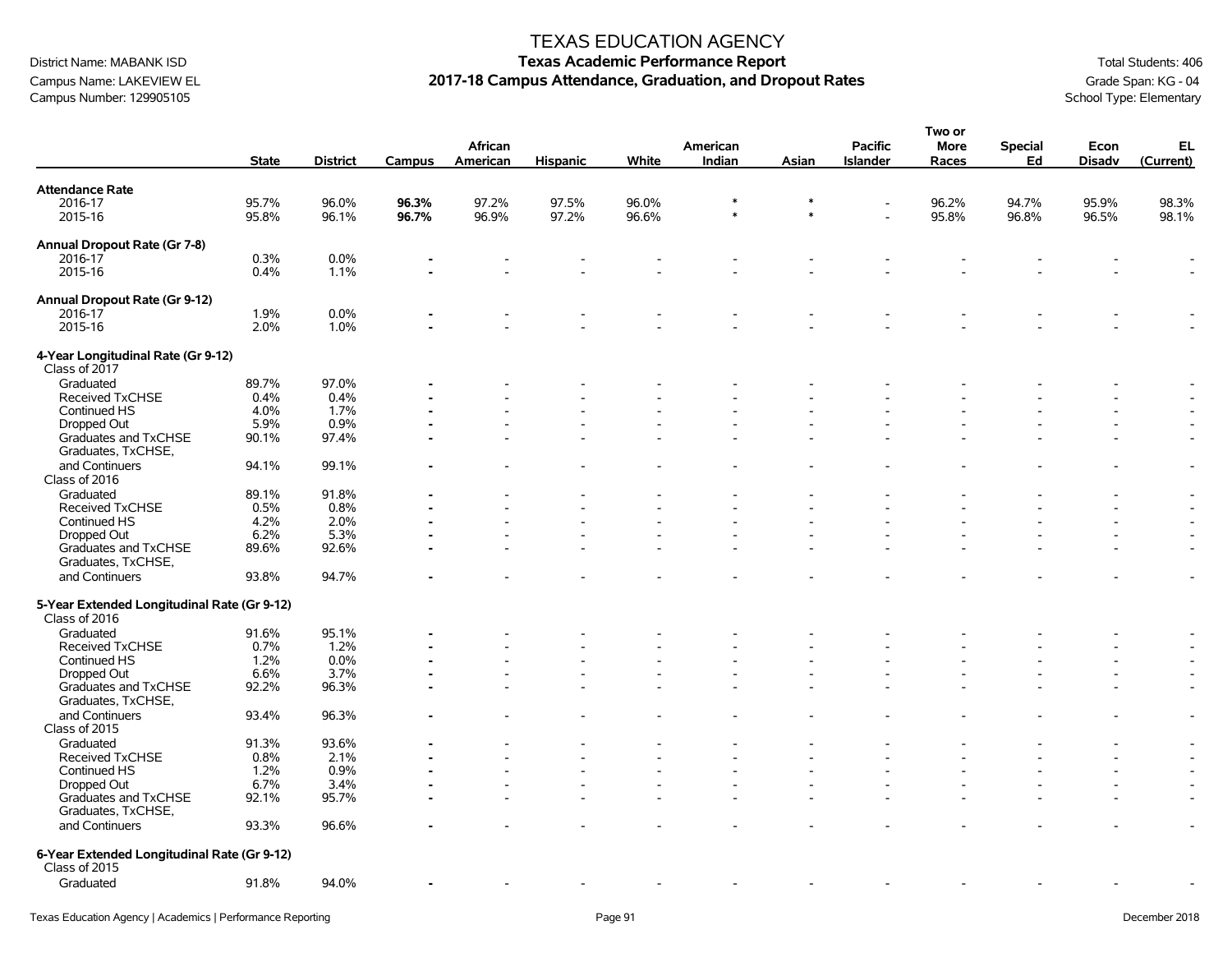### TEXAS EDUCATION AGENCY

# District Name: MABANK ISD **Texas Academic Performance Report Texas Academic Performance Report** Total Students: 406 Campus Name: LAKEVIEW EL **2017-18 Campus Attendance, Graduation, and Dropout Rates** Grampus Number: 129905105 Campus Number: 129905105 Campus Attendance, Graduation, and Dropout Rates Campus Number: 129905105

|                                                             |              |                 |        |          |                 |       |          |       |                 | Two or      |                          |               |           |
|-------------------------------------------------------------|--------------|-----------------|--------|----------|-----------------|-------|----------|-------|-----------------|-------------|--------------------------|---------------|-----------|
|                                                             |              |                 |        | African  |                 |       | American |       | <b>Pacific</b>  | <b>More</b> | <b>Special</b>           | Econ          | EL        |
|                                                             | <b>State</b> | <b>District</b> | Campus | American | <b>Hispanic</b> | White | Indian   | Asian | <b>Islander</b> | Races       | Ed                       | <b>Disadv</b> | (Current) |
| <b>Received TxCHSE</b>                                      | 1.0%         | 2.6%            |        |          |                 |       |          |       |                 |             | $\overline{\phantom{a}}$ |               |           |
| Continued HS                                                | 0.6%         | 0.0%            |        |          |                 |       |          |       |                 |             |                          |               |           |
| Dropped Out                                                 | 6.7%         | 3.4%            |        |          |                 |       |          |       |                 |             |                          |               |           |
| Graduates and TxCHSE                                        | 92.8%        | 96.6%           |        |          |                 |       |          |       |                 |             |                          |               |           |
| Graduates, TxCHSE,                                          |              |                 |        |          |                 |       |          |       |                 |             |                          |               |           |
| and Continuers                                              | 93.3%        | 96.6%           |        |          |                 |       |          |       |                 |             |                          |               |           |
| Class of 2014                                               |              |                 |        |          |                 |       |          |       |                 |             |                          |               |           |
| Graduated                                                   | 90.9%        | 97.7%           |        |          |                 |       |          |       |                 |             |                          |               |           |
|                                                             |              |                 |        |          |                 |       |          |       |                 |             |                          |               |           |
| <b>Received TxCHSE</b>                                      | 1.2%         | 0.5%            |        |          |                 |       |          |       |                 |             |                          |               |           |
| Continued HS                                                | 0.6%         | 0.0%            |        |          |                 |       |          |       |                 |             |                          |               |           |
| Dropped Out                                                 | 7.2%         | 1.9%            |        |          |                 |       |          |       |                 |             |                          |               |           |
| Graduates and TxCHSE                                        | 92.2%        | 98.1%           |        |          |                 |       |          |       |                 |             |                          |               |           |
| Graduates, TxCHSE,                                          |              |                 |        |          |                 |       |          |       |                 |             |                          |               |           |
| and Continuers                                              | 92.8%        | 98.1%           |        |          |                 |       |          |       |                 |             |                          |               |           |
|                                                             |              |                 |        |          |                 |       |          |       |                 |             |                          |               |           |
| 4-Year Federal Graduation Rate Without Exclusions (Gr 9-12) |              |                 |        |          |                 |       |          |       |                 |             |                          |               |           |
| Class of 2017                                               | 89.7%        | 97.0%           |        |          |                 |       |          |       |                 |             |                          |               |           |
| Class of 2016                                               | 89.1%        | 90.0%           |        |          |                 |       |          |       |                 |             |                          |               |           |
|                                                             |              |                 |        |          |                 |       |          |       |                 |             |                          |               |           |
| RHSP/DAP Graduates (Longitudinal Rate)                      |              |                 |        |          |                 |       |          |       |                 |             |                          |               |           |
| Class of 2017                                               | 88.5%        | 90.7%           |        |          |                 |       |          |       |                 |             |                          |               |           |
| Class of 2016                                               | 87.4%        | 86.2%           |        |          |                 |       |          |       |                 |             |                          |               |           |
|                                                             |              |                 |        |          |                 |       |          |       |                 |             |                          |               |           |
| FHSP-E Graduates (Longitudinal Rate)                        |              |                 |        |          |                 |       |          |       |                 |             |                          |               |           |
| Class of 2017                                               | 6.0%         |                 |        |          |                 |       |          |       |                 |             |                          |               |           |
| Class of 2016                                               | 5.5%         |                 |        |          |                 |       |          |       |                 |             |                          |               |           |
|                                                             |              |                 |        |          |                 |       |          |       |                 |             |                          |               |           |
|                                                             |              |                 |        |          |                 |       |          |       |                 |             |                          |               |           |
| FHSP-DLA Graduates (Longitudinal Rate)                      |              |                 |        |          |                 |       |          |       |                 |             |                          |               |           |
| Class of 2017                                               | 60.8%        |                 |        |          |                 |       |          |       |                 |             |                          |               |           |
| Class of 2016                                               | 54.0%        |                 |        |          |                 |       |          |       |                 |             |                          |               |           |
|                                                             |              |                 |        |          |                 |       |          |       |                 |             |                          |               |           |
| RHSP/DAP/FHSP-E/FHSP-DLA Graduates (Longitudinal Rate)      |              |                 |        |          |                 |       |          |       |                 |             |                          |               |           |
| Class of 2017                                               | 85.9%        | 90.7%           |        |          |                 |       |          |       |                 |             |                          |               |           |
| Class of 2016                                               | 85.1%        | 86.2%           |        |          |                 |       |          |       |                 |             |                          |               |           |
|                                                             |              |                 |        |          |                 |       |          |       |                 |             |                          |               |           |
| <b>RHSP/DAP Graduates (Annual Rate)</b>                     |              |                 |        |          |                 |       |          |       |                 |             |                          |               |           |
| 2016-17                                                     | 87.2%        | 88.3%           |        |          |                 |       |          |       |                 |             |                          |               |           |
| 2015-16                                                     | 85.6%        | 86.7%           |        |          |                 |       |          |       |                 |             |                          |               |           |
|                                                             |              |                 |        |          |                 |       |          |       |                 |             |                          |               |           |
| FHSP-E Graduates (Annual Rate)                              |              |                 |        |          |                 |       |          |       |                 |             |                          |               |           |
| 2016-17                                                     | 7.2%         | $\ast$          |        |          |                 |       |          |       |                 |             |                          |               |           |
| 2015-16                                                     | 5.6%         |                 |        |          |                 |       |          |       |                 |             |                          |               |           |
|                                                             |              |                 |        |          |                 |       |          |       |                 |             |                          |               |           |
| FHSP-DLA Graduates (Annual Rate)                            |              |                 |        |          |                 |       |          |       |                 |             |                          |               |           |
| 2016-17                                                     | 56.5%        |                 |        |          |                 |       |          |       |                 |             |                          |               |           |
| 2015-16                                                     | 51.9%        |                 |        |          |                 |       |          |       |                 |             |                          |               |           |
|                                                             |              |                 |        |          |                 |       |          |       |                 |             |                          |               |           |
| RHSP/DAP/FHSP-E/FHSP-DLA Graduates (Annual Rate)            |              |                 |        |          |                 |       |          |       |                 |             |                          |               |           |
| 2016-17                                                     | 84.0%        | 86.9%           |        |          |                 |       |          |       |                 |             |                          |               |           |
| 2015-16                                                     | 83.3%        | 86.7%           |        |          |                 |       |          |       |                 |             |                          |               |           |
|                                                             |              |                 |        |          |                 |       |          |       |                 |             |                          |               |           |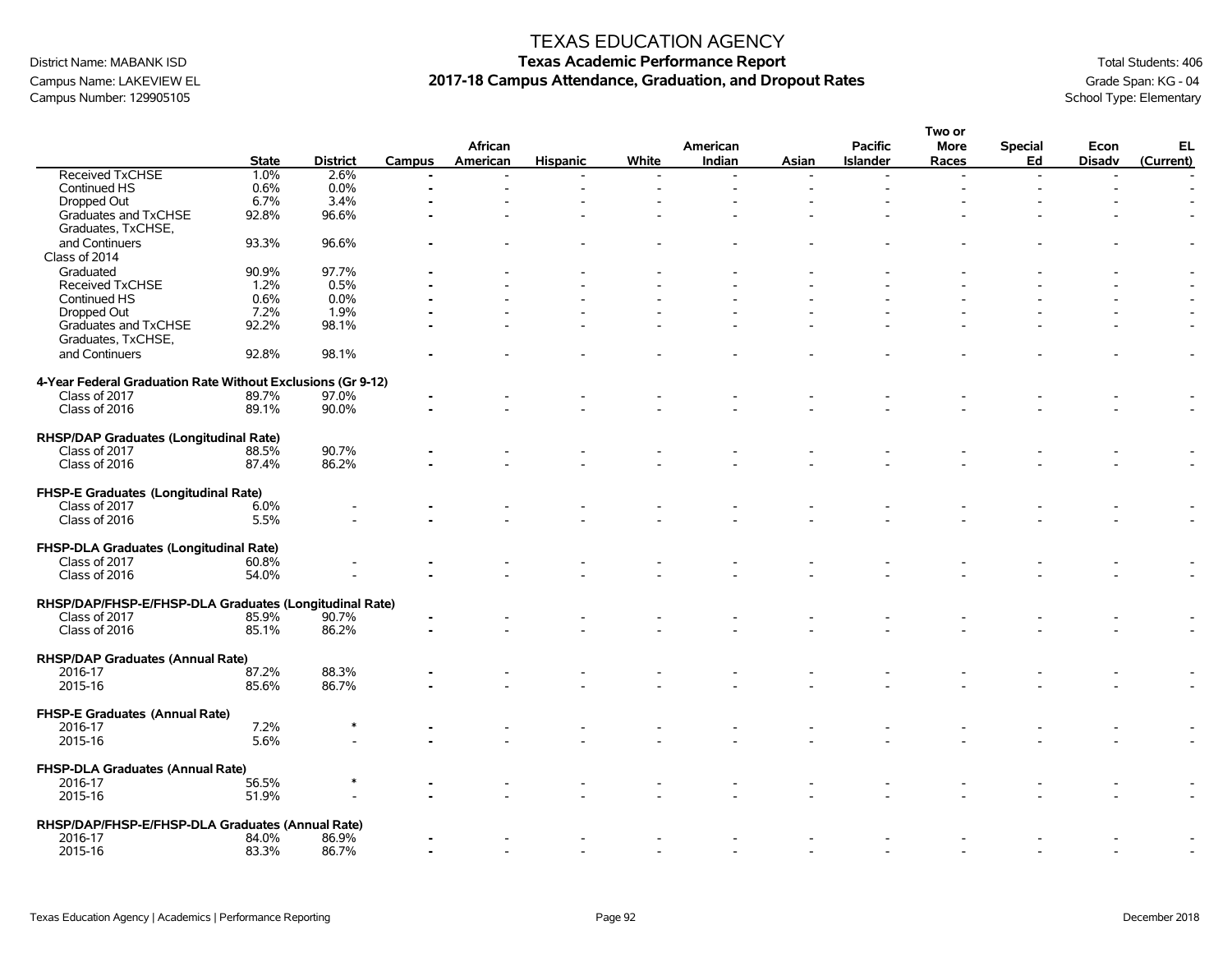### Campus Name: LAKEVIEW EL **2017-18 Campus Graduation Profile** Graduation Profile Graduation Profile Grade Span: KG - 04<br>Campus Number: 129905105 Campus Number: 129905105

|                                                            | Campus<br>Count | Campus<br>Percent | <b>District</b><br>Count | State<br>Count |
|------------------------------------------------------------|-----------------|-------------------|--------------------------|----------------|
| Graduates (2016-17 Annual Graduates)                       |                 |                   |                          |                |
| <b>Total Graduates</b>                                     |                 |                   | 244                      | 334,424        |
| By Ethnicity:                                              |                 |                   |                          |                |
| African American                                           |                 |                   | 4                        | 42,132         |
| Hispanic                                                   |                 |                   | 36                       | 164,446        |
| White                                                      |                 |                   | 194                      | 105,748        |
| American Indian                                            |                 |                   | 0                        | 1,254          |
| Asian                                                      |                 |                   | 0                        | 14,036         |
| Pacific Islander                                           |                 |                   |                          | 525            |
| Two or More Races                                          |                 |                   | 9                        | 6,283          |
| By Graduation Type:                                        |                 |                   |                          |                |
| Minimum H.S. Program                                       |                 |                   | 28                       | 37,072         |
| Recommended H.S. Program/Distinguished Achievement Program |                 |                   | 212                      | 252,091        |
| Foundation H.S. Program (No Endorsement)                   |                 |                   | 4                        | 16,650         |
| Foundation H.S. Program (Endorsement)                      |                 |                   | 0                        | 3,212          |
| Foundation H.S. Program (DLA)                              |                 |                   | 0                        | 25,399         |
| <b>Special Education Graduates</b>                         |                 |                   | 25                       | 25,105         |
| Economically Disadvantaged Graduates                       |                 |                   | 126                      | 159,476        |
| <b>LEP Graduates</b>                                       |                 |                   | 0                        | 17,579         |
| <b>At-Risk Graduates</b>                                   |                 |                   | 112                      | 132,112        |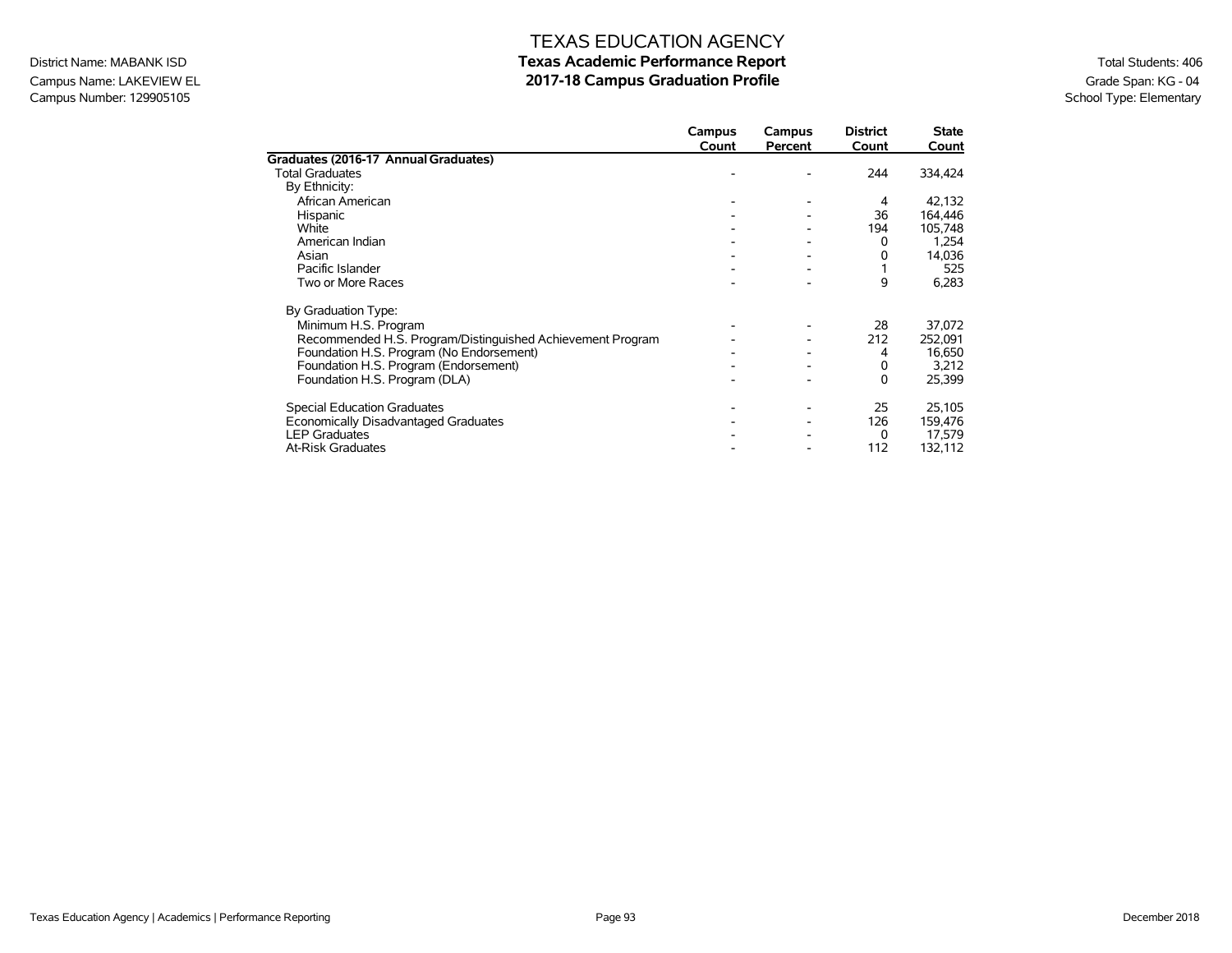### TEXAS EDUCATION AGENCY

# District Name: MABANK ISD **Texas Academic Performance Report Texas Academic Performance Report** Total Students: 406 Campus Name: LAKEVIEW EL **2017-18 Campus College, Career, and Military Readiness (CCMR)** Grade Span: KG - 04<br>Campus Number: 129905105

|                                                                                                                                |              |                 |        |          |                 |       |          |       |                 | Two or |                |               |           |
|--------------------------------------------------------------------------------------------------------------------------------|--------------|-----------------|--------|----------|-----------------|-------|----------|-------|-----------------|--------|----------------|---------------|-----------|
|                                                                                                                                |              |                 |        | African  |                 |       | American |       | <b>Pacific</b>  | More   | <b>Special</b> | Econ          | EL        |
|                                                                                                                                | <b>State</b> | <b>District</b> | Campus | American | <b>Hispanic</b> | White | Indian   | Asian | <b>Islander</b> | Races  | Ed             | <b>Disadv</b> | (Current) |
| College, Career, and Military Ready Graduates (Student Achievement)                                                            |              |                 |        |          |                 |       |          |       |                 |        |                |               |           |
| College, Career, and Military Ready (Annual Graduates)                                                                         |              |                 |        |          |                 |       |          |       |                 |        |                |               |           |
| 2016-17                                                                                                                        | 54.2%        | 53.7%           |        |          |                 |       |          |       |                 |        |                |               |           |
|                                                                                                                                |              |                 |        |          |                 |       |          |       |                 |        |                |               |           |
|                                                                                                                                |              |                 |        |          |                 |       |          |       |                 |        |                |               |           |
| <b>College Ready Graduates</b>                                                                                                 |              |                 |        |          |                 |       |          |       |                 |        |                |               |           |
| College Ready (Annual Graduates)<br>2016-17                                                                                    | 47.0%        | 43.0%           |        |          |                 |       |          |       |                 |        |                |               |           |
|                                                                                                                                |              |                 |        |          |                 |       |          |       |                 |        |                |               |           |
| TSI Criteria Graduates (Annual Graduates)                                                                                      |              |                 |        |          |                 |       |          |       |                 |        |                |               |           |
| English Language Arts                                                                                                          |              |                 |        |          |                 |       |          |       |                 |        |                |               |           |
| 2016-17                                                                                                                        | 53.2%        | 53.7%           |        |          |                 |       |          |       |                 |        |                |               |           |
| Mathematics                                                                                                                    |              |                 |        |          |                 |       |          |       |                 |        |                |               |           |
| 2016-17                                                                                                                        | 42.0%        | 40.2%           |        |          |                 |       |          |       |                 |        |                |               |           |
| <b>Both Subjects</b>                                                                                                           |              |                 |        |          |                 |       |          |       |                 |        |                |               |           |
| 2016-17                                                                                                                        | 37.8%        | 38.1%           |        |          |                 |       |          |       |                 |        |                |               |           |
|                                                                                                                                |              |                 |        |          |                 |       |          |       |                 |        |                |               |           |
| Completion of Either Nine or More Hours of Dual Credit in Any Subject or Three or More Hours of ELA or Math (Annual Graduates) |              |                 |        |          |                 |       |          |       |                 |        |                |               |           |
| Any Subject                                                                                                                    |              |                 |        |          |                 |       |          |       |                 |        |                |               |           |
| 2016-17                                                                                                                        | 19.9%        | 20.9%           |        |          |                 |       |          |       |                 |        |                |               |           |
| AP/IB Met Criteria in Any Subject (Annual Graduates)                                                                           |              |                 |        |          |                 |       |          |       |                 |        |                |               |           |
| Any Subject                                                                                                                    |              |                 |        |          |                 |       |          |       |                 |        |                |               |           |
| 2016-17                                                                                                                        | 20.1%        | 12.3%           |        |          |                 |       |          |       |                 |        |                |               |           |
|                                                                                                                                |              |                 |        |          |                 |       |          |       |                 |        |                |               |           |
| Associate's Degree                                                                                                             |              |                 |        |          |                 |       |          |       |                 |        |                |               |           |
| Associate's Degree (Annual Graduates)                                                                                          |              |                 |        |          |                 |       |          |       |                 |        |                |               |           |
| 2016-17                                                                                                                        | 0.8%         | 0.0%            |        |          |                 |       |          |       |                 |        |                |               |           |
|                                                                                                                                |              |                 |        |          |                 |       |          |       |                 |        |                |               |           |
|                                                                                                                                |              |                 |        |          |                 |       |          |       |                 |        |                |               |           |
| <b>Career/Military Ready Graduates</b>                                                                                         |              |                 |        |          |                 |       |          |       |                 |        |                |               |           |
| Career or Military Ready (Annual Graduates)                                                                                    |              |                 |        |          |                 |       |          |       |                 |        |                |               |           |
| 2016-17                                                                                                                        | 13.2%        | 18.4%           |        |          |                 |       |          |       |                 |        |                |               |           |
| Approved Industry-based Certification (Annual Graduates)                                                                       |              |                 |        |          |                 |       |          |       |                 |        |                |               |           |
| 2016-17                                                                                                                        | 2.7%         | 3.7%            |        |          |                 |       |          |       |                 |        |                |               |           |
|                                                                                                                                |              |                 |        |          |                 |       |          |       |                 |        |                |               |           |
| Graduate with Completed IEP and Workforce Readiness (Annual Graduates)                                                         |              |                 |        |          |                 |       |          |       |                 |        |                |               |           |
| 2016-17                                                                                                                        | 1.0%         | 0.0%            |        |          |                 |       |          |       |                 |        |                |               |           |
|                                                                                                                                |              |                 |        |          |                 |       |          |       |                 |        |                |               |           |
| CTE Coherent Sequence Coursework Aligned with Industry-Based Certifications (Annual Graduates)                                 |              |                 |        |          |                 |       |          |       |                 |        |                |               |           |
| 2016-17                                                                                                                        | $17.3\%$     | 28.3%           |        |          |                 |       |          |       |                 |        |                |               |           |
| U.S. Armed Forces Enlistment (Annual Graduates)                                                                                |              |                 |        |          |                 |       |          |       |                 |        |                |               |           |
| 2016-17                                                                                                                        | 2.2%         | 2.9%            |        |          |                 |       |          |       |                 |        |                |               |           |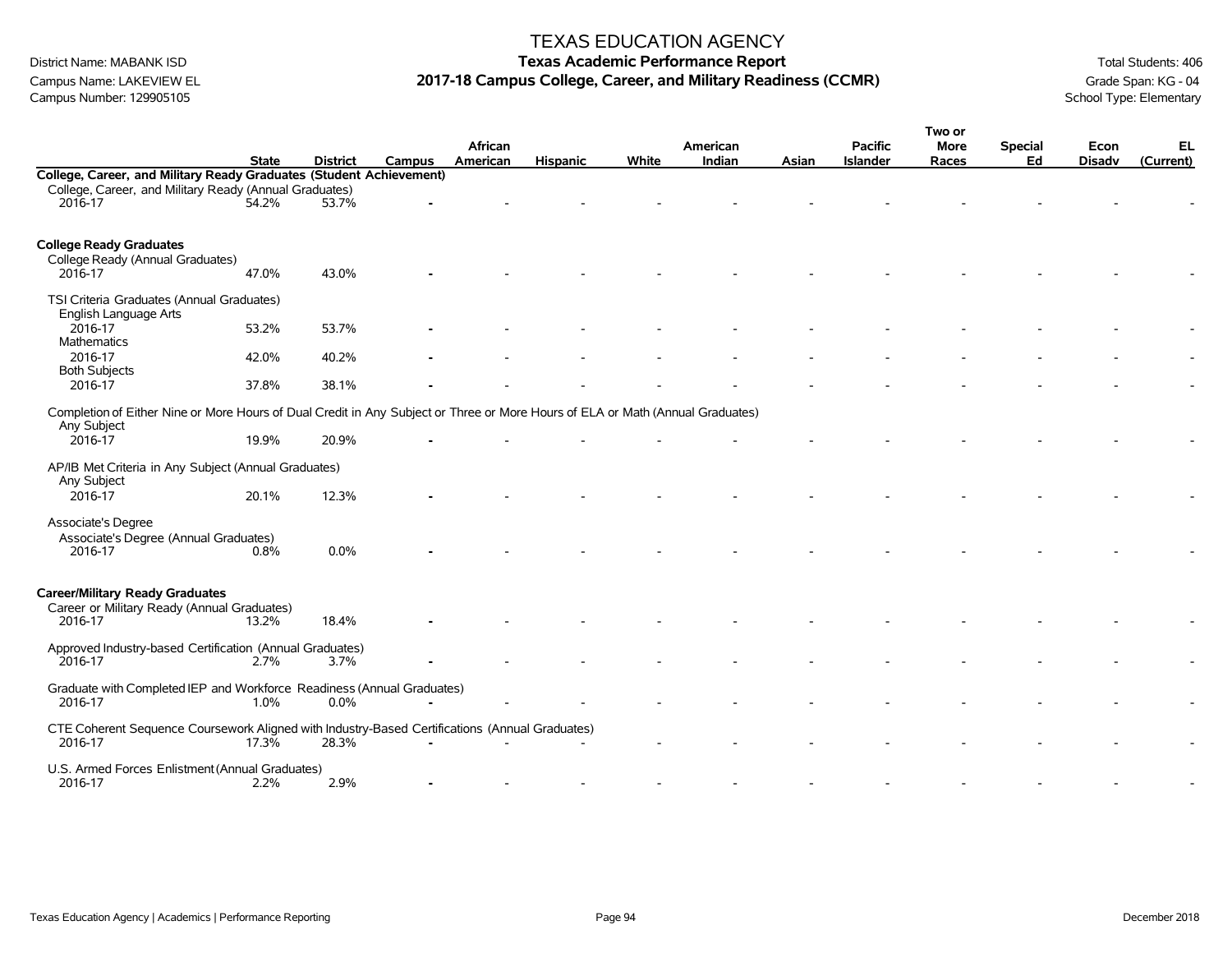## Campus Name: LAKEVIEW EL **2017-18 Campus CCMR-related Indicators** Grade Span: KG - 04<br>Campus Number: 129905105<br>School Type: Elementary Campus Number: 129905105

### TEXAS EDUCATION AGENCY

|                                                                           |              |                 |        |          |                          |                          |                          |       |                          | Two or      |                |               |                          |
|---------------------------------------------------------------------------|--------------|-----------------|--------|----------|--------------------------|--------------------------|--------------------------|-------|--------------------------|-------------|----------------|---------------|--------------------------|
|                                                                           |              |                 |        | African  |                          |                          | American                 |       | <b>Pacific</b>           | <b>More</b> | <b>Special</b> | Econ          | EL                       |
|                                                                           | <b>State</b> | <b>District</b> | Campus | American | <b>Hispanic</b>          | White                    | Indian                   | Asian | <b>Islander</b>          | Races       | Ed             | <b>Disadv</b> | (Current)                |
| TSIA Results (Examinees >= Criterion) (Annual Graduates)                  |              |                 |        |          |                          |                          |                          |       |                          |             |                |               |                          |
| Reading                                                                   |              |                 |        |          |                          |                          |                          |       |                          |             |                |               |                          |
| 2016-17                                                                   | 23.4%        | 46.3%           |        |          |                          |                          |                          |       |                          |             |                |               |                          |
| 2015-16                                                                   | 22.6%        | 28.8%           |        |          |                          |                          |                          |       |                          |             |                |               |                          |
| <b>Mathematics</b>                                                        |              |                 |        |          |                          |                          |                          |       |                          |             |                |               |                          |
| 2016-17                                                                   | 19.8%        | 34.0%           |        |          |                          |                          |                          |       |                          |             |                |               |                          |
| 2015-16                                                                   | 18.1%        | 27.9%           |        |          |                          |                          |                          |       |                          |             |                |               |                          |
| <b>Both Subjects</b>                                                      |              |                 |        |          |                          |                          |                          |       |                          |             |                |               |                          |
| 2016-17                                                                   | 12.9%        | 29.9%           |        |          |                          |                          |                          |       |                          |             |                |               | $\overline{\phantom{a}}$ |
| <b>CTE Coherent Sequence (Annual Graduates)</b>                           |              |                 |        |          |                          |                          |                          |       |                          |             |                |               |                          |
| 2016-17                                                                   | 50.5%        | 77.0%           |        |          |                          |                          |                          |       |                          |             |                |               |                          |
|                                                                           |              | 72.1%           |        |          |                          |                          |                          |       |                          |             |                |               |                          |
| 2015-16                                                                   | 47.8%        |                 |        |          |                          |                          |                          |       |                          |             |                |               |                          |
| Completed and Received Credit for College Prep Courses (Annual Graduates) |              |                 |        |          |                          |                          |                          |       |                          |             |                |               |                          |
| English Language Arts                                                     |              |                 |        |          |                          |                          |                          |       |                          |             |                |               |                          |
| 2016-17                                                                   | 0.8%         | 0.0%            |        |          |                          |                          |                          |       |                          |             |                |               |                          |
| <b>Mathematics</b>                                                        |              |                 |        |          |                          |                          |                          |       |                          |             |                |               |                          |
| 2016-17                                                                   | 1.4%         | 0.0%            |        |          |                          |                          |                          |       |                          |             |                |               | $\blacksquare$           |
| <b>Both Subjects</b>                                                      |              |                 |        |          |                          |                          |                          |       |                          |             |                |               |                          |
| 2016-17                                                                   | 0.2%         | 0.0%            |        |          |                          |                          |                          |       |                          |             |                |               |                          |
|                                                                           |              |                 |        |          |                          |                          |                          |       |                          |             |                |               |                          |
| AP/IB Results (Participation) (Grades 11-12)                              |              |                 |        |          |                          |                          |                          |       |                          |             |                |               |                          |
| All Subjects                                                              |              |                 |        |          |                          |                          |                          |       |                          |             |                |               |                          |
| 2017                                                                      | 26.2%        | 22.4%           |        |          |                          |                          |                          |       |                          |             | n/a            |               | n/a                      |
| 2016                                                                      | 25.5%        | 16.6%           |        |          |                          |                          |                          |       |                          |             | n/a            |               | n/a                      |
| English Language Arts                                                     |              |                 |        |          |                          |                          |                          |       |                          |             |                |               |                          |
| 2017                                                                      | 15.9%        | 15.1%           |        |          |                          |                          |                          |       |                          |             | n/a            |               | n/a                      |
| 2016                                                                      | 15.5%        | 11.9%           |        |          |                          |                          |                          |       |                          |             | n/a            |               | n/a                      |
| <b>Mathematics</b>                                                        |              |                 |        |          |                          |                          |                          |       |                          |             |                |               |                          |
| 2017                                                                      | 7.2%         | 4.6%            |        |          |                          |                          |                          |       |                          |             | n/a            |               | n/a                      |
| 2016                                                                      | 6.8%         | 3.6%            |        |          |                          |                          |                          |       |                          |             | n/a            |               | n/a                      |
| Science                                                                   |              |                 |        |          |                          |                          |                          |       |                          |             |                |               |                          |
| 2017                                                                      | 10.9%        | 6.8%            |        |          |                          |                          |                          |       |                          |             | n/a            |               | n/a                      |
| 2016                                                                      | 10.4%        | 4.5%            |        |          |                          |                          |                          |       |                          |             | n/a            |               | n/a                      |
| Social Studies                                                            |              |                 |        |          |                          |                          |                          |       |                          |             |                |               |                          |
| 2017                                                                      | 15.0%        | 11.2%           |        |          |                          |                          |                          |       |                          |             | n/a            |               | n/a                      |
| 2016                                                                      | 14.8%        | 8.3%            |        |          |                          |                          |                          |       |                          |             | n/a            |               | n/a                      |
| AP/IB Results (Examinees >= Criterion) (Grades 11-12)                     |              |                 |        |          |                          |                          |                          |       |                          |             |                |               |                          |
| All Subjects                                                              |              |                 |        |          |                          |                          |                          |       |                          |             |                |               |                          |
| 2017                                                                      | 49.1%        | 47.2%           |        |          |                          |                          |                          |       |                          |             | n/a            |               | n/a                      |
| 2016                                                                      | 49.5%        | 48.7%           |        |          |                          |                          |                          |       |                          |             | n/a            |               | n/a                      |
| English Language Arts                                                     |              |                 |        |          |                          |                          |                          |       |                          |             |                |               |                          |
| 2017                                                                      | 41.3%        | 41.1%           |        |          |                          |                          |                          |       |                          |             | n/a            |               | n/a                      |
| 2016                                                                      | 43.3%        | 53.6%           |        |          |                          |                          |                          |       |                          |             | n/a            |               | n/a                      |
| <b>Mathematics</b>                                                        |              |                 |        |          |                          |                          |                          |       |                          |             |                |               |                          |
| 2017                                                                      | 51.3%        | 45.5%           |        |          |                          |                          |                          |       |                          |             | n/a            |               | n/a                      |
| 2016                                                                      | 54.0%        | 29.4%           |        |          |                          |                          |                          |       |                          |             | n/a            |               | n/a                      |
| Science                                                                   |              |                 |        |          |                          |                          |                          |       |                          |             |                |               |                          |
| 2017                                                                      | 38.3%        | 9.1%            |        |          |                          |                          |                          |       |                          |             | n/a            |               | n/a                      |
| 2016                                                                      | 35.1%        | 28.6%           |        |          | $\overline{\phantom{a}}$ | $\overline{\phantom{a}}$ | $\overline{\phantom{a}}$ |       | $\overline{\phantom{a}}$ |             | n/a            |               | n/a                      |
|                                                                           |              |                 |        |          |                          |                          |                          |       |                          |             |                |               |                          |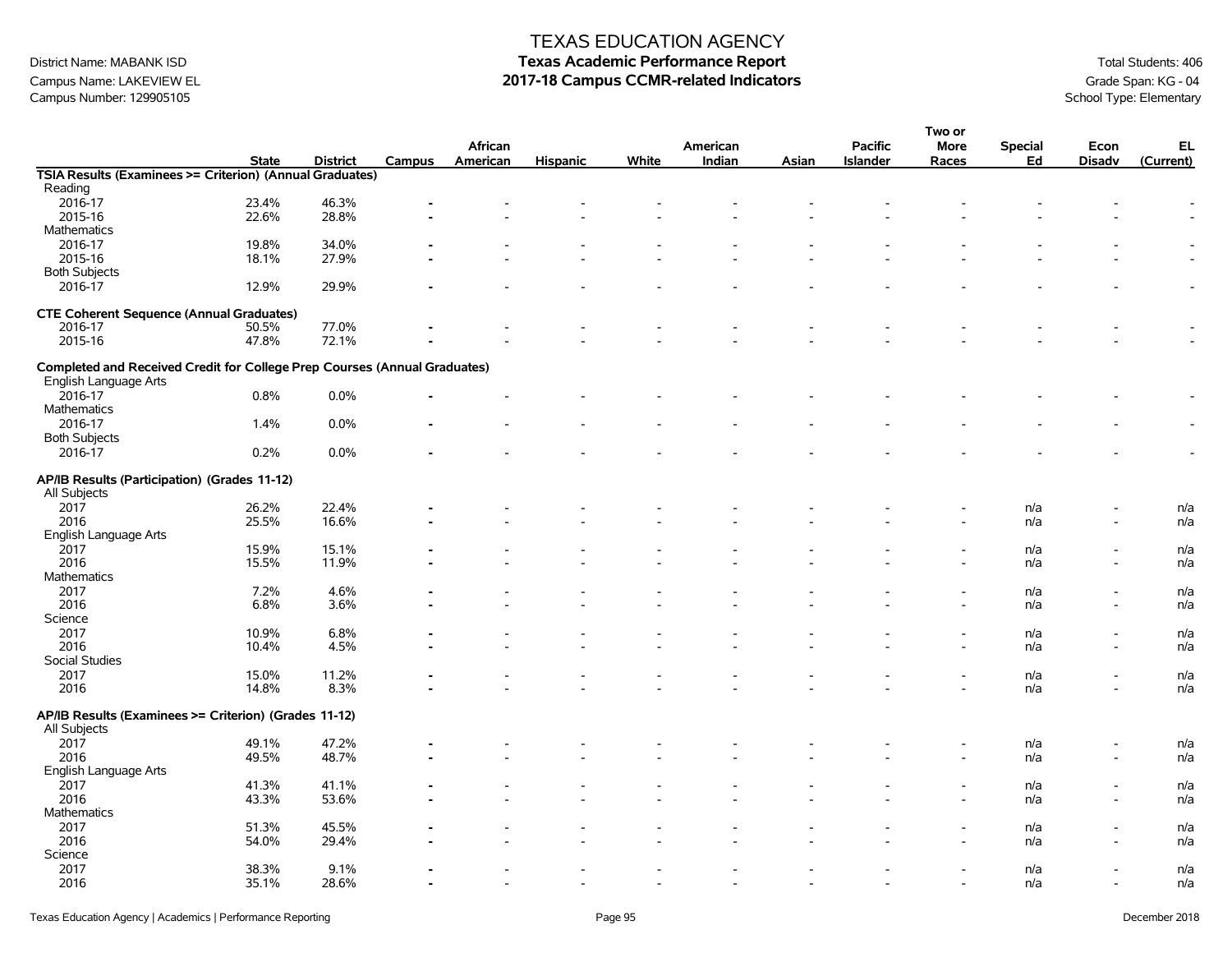# Campus Name: LAKEVIEW EL **2017-18 Campus CCMR-related Indicators** Grade Span: KG - 04<br>Campus Number: 129905105<br>School Type: Elementary Campus Number: 129905105

### TEXAS EDUCATION AGENCY

|                                                             |              |                 |                |          |                          |                          |                |       |                 | Two or                   |                |                          |            |
|-------------------------------------------------------------|--------------|-----------------|----------------|----------|--------------------------|--------------------------|----------------|-------|-----------------|--------------------------|----------------|--------------------------|------------|
|                                                             |              |                 |                | African  |                          |                          | American       |       | <b>Pacific</b>  | <b>More</b>              | <b>Special</b> | Econ                     | EL         |
|                                                             | <b>State</b> | <b>District</b> | Campus         | American | <b>Hispanic</b>          | White                    | Indian         | Asian | <b>Islander</b> | Races                    | Ed             | <b>Disadv</b>            | (Current)  |
| <b>Social Studies</b>                                       |              |                 |                |          |                          |                          |                |       |                 |                          |                |                          |            |
| 2017                                                        | 41.4%        | 55.6%           |                |          |                          |                          |                |       |                 |                          | n/a            | ۰                        | n/a        |
| 2016                                                        | 41.6%        | 53.8%           |                |          |                          |                          |                |       |                 |                          | n/a            | ۰                        | n/a        |
| <b>SAT/ACT Results (Annual Graduates)</b>                   |              |                 |                |          |                          |                          |                |       |                 |                          |                |                          |            |
| Tested                                                      |              |                 |                |          |                          |                          |                |       |                 |                          |                |                          |            |
| Class of 2017                                               | 73.5%        | 42.6%           | $\blacksquare$ |          |                          |                          |                |       |                 | $\overline{\phantom{a}}$ | n/a            | $\overline{\phantom{a}}$ | n/a        |
| Class of 2016                                               | 71.6%        | 40.3%           | $\blacksquare$ |          | $\overline{\phantom{a}}$ |                          |                |       |                 | $\overline{\phantom{a}}$ | n/a            | $\overline{\phantom{a}}$ | n/a        |
| At/Above Criterion                                          |              |                 |                |          |                          |                          |                |       |                 |                          |                |                          |            |
| Class of 2017                                               | 22.3%        | 26.0%           | $\blacksquare$ |          |                          |                          |                |       |                 | $\overline{\phantom{a}}$ | n/a            | $\overline{\phantom{a}}$ | n/a        |
| Class of 2016                                               | 22.5%        | 23.1%           |                |          |                          |                          |                |       |                 | $\overline{a}$           | n/a            | $\overline{\phantom{a}}$ | n/a        |
| <b>Average SAT Score (Annual Graduates)</b>                 |              |                 |                |          |                          |                          |                |       |                 |                          |                |                          |            |
| All Subjects                                                |              |                 |                |          |                          |                          |                |       |                 |                          |                |                          |            |
| Class of 2017                                               | 1019         | 1063            |                |          |                          |                          |                |       |                 |                          | n/a            | $\overline{\phantom{a}}$ | n/a        |
| Class of 2016                                               | 1375         | 1419            |                |          |                          |                          |                |       |                 | $\overline{\phantom{a}}$ | n/a            | $\blacksquare$           | n/a        |
| English Language Arts                                       |              |                 |                |          |                          |                          |                |       |                 |                          |                |                          |            |
| Class of 2017                                               | 512          | 544             | $\blacksquare$ |          |                          |                          |                |       |                 | $\overline{\phantom{0}}$ | n/a            | $\overline{\phantom{a}}$ | n/a        |
| Class of 2016                                               | 903          | 941             | $\blacksquare$ |          |                          |                          |                |       |                 | $\overline{\phantom{a}}$ | n/a            | $\blacksquare$           | n/a        |
| Mathematics                                                 |              |                 |                |          |                          |                          |                |       |                 |                          |                |                          |            |
| Class of 2017                                               | 507          | 519             |                |          |                          |                          |                |       |                 | $\overline{\phantom{0}}$ | n/a            | $\overline{\phantom{a}}$ | n/a        |
| Class of 2016                                               | 472          | 480             |                |          |                          |                          |                |       |                 |                          | n/a            | ۰                        | n/a        |
|                                                             |              |                 |                |          |                          |                          |                |       |                 |                          |                |                          |            |
| <b>Average ACT Score (Annual Graduates)</b><br>All Subjects |              |                 |                |          |                          |                          |                |       |                 |                          |                |                          |            |
| Class of 2017                                               | 20.3         | 21.8            | $\blacksquare$ |          |                          |                          |                |       |                 |                          | n/a            | $\overline{\phantom{a}}$ | n/a        |
| Class of 2016                                               | 20.3         | 21.7            |                |          |                          |                          |                |       |                 | $\overline{a}$           | n/a            | $\blacksquare$           | n/a        |
| English Language Arts                                       |              |                 |                |          |                          |                          |                |       |                 |                          |                |                          |            |
| Class of 2017                                               |              |                 |                |          |                          |                          |                |       |                 |                          |                |                          |            |
| Class of 2016                                               | 19.9<br>19.8 | 22.1<br>21.8    | $\blacksquare$ |          |                          |                          |                |       |                 | $\overline{\phantom{a}}$ | n/a<br>n/a     | $\overline{\phantom{a}}$ | n/a<br>n/a |
|                                                             |              |                 |                |          |                          |                          |                |       |                 | $\overline{\phantom{a}}$ |                | $\overline{\phantom{a}}$ |            |
| Mathematics                                                 |              |                 |                |          |                          |                          |                |       |                 |                          |                |                          |            |
| Class of 2017                                               | 20.4         | 20.6            |                |          |                          |                          |                |       |                 | $\overline{\phantom{a}}$ | n/a            | $\overline{\phantom{a}}$ | n/a        |
| Class of 2016                                               | 20.5         | 20.6            |                |          | $\overline{\phantom{a}}$ |                          |                |       |                 | $\sim$                   | n/a            | $\overline{\phantom{a}}$ | n/a        |
| Science                                                     |              |                 |                |          |                          |                          |                |       |                 |                          |                |                          |            |
| Class of 2017                                               | 20.6         | 21.7            | $\blacksquare$ |          |                          |                          |                |       |                 | $\overline{\phantom{0}}$ | n/a            | $\overline{\phantom{a}}$ | n/a        |
| Class of 2016                                               | 20.5         | 21.8            |                |          | $\overline{\phantom{a}}$ | $\overline{\phantom{a}}$ | $\overline{a}$ |       |                 | $\sim$                   | n/a            | $\overline{\phantom{a}}$ | n/a        |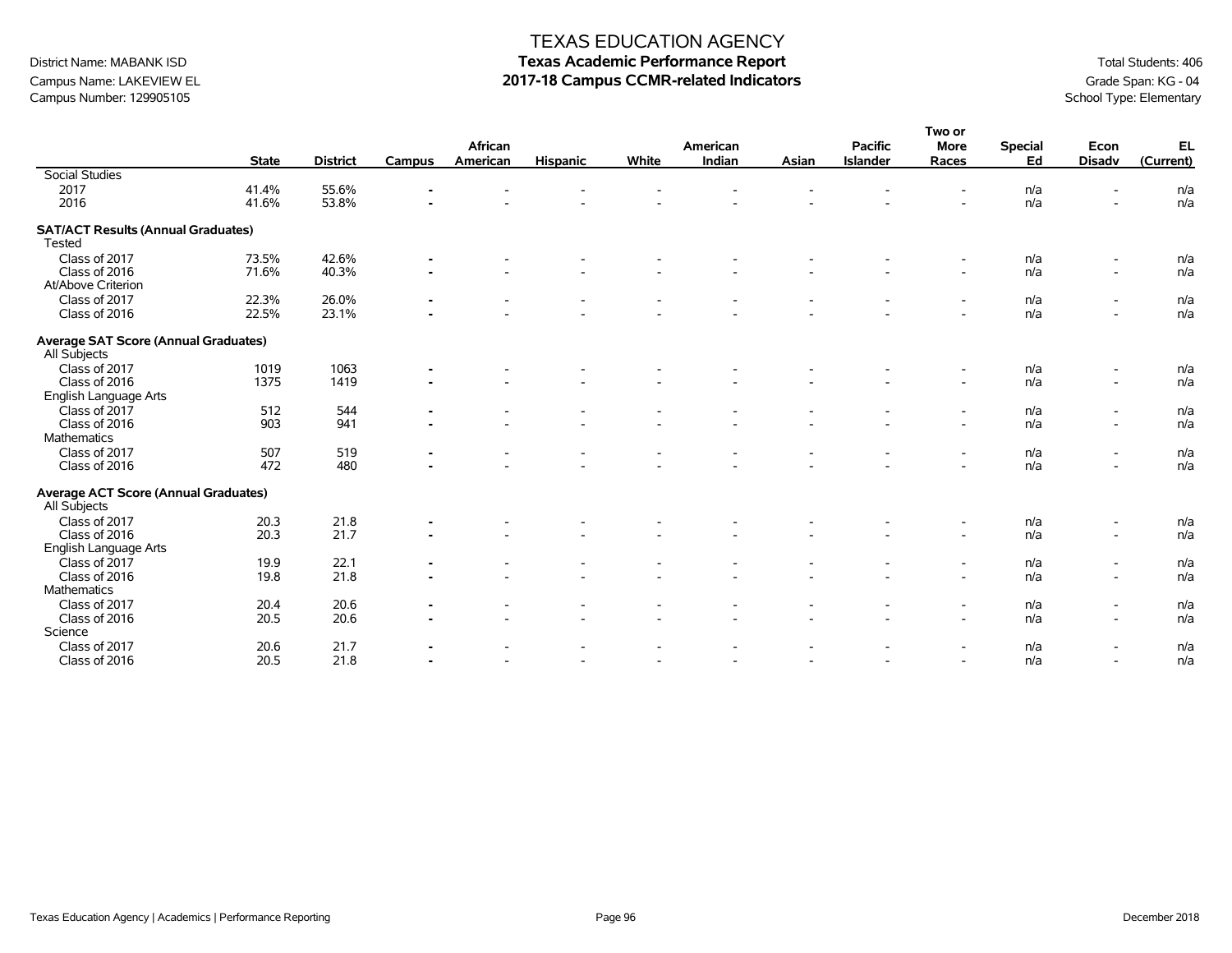### TEXAS EDUCATION AGENCY

# District Name: MABANK ISD **Texas Academic Performance Report Texas Academic Performance Report** Total Students: 406 Campus Name: LAKEVIEW EL **2017-18 Campus Other Postsecondary Indicators** Grade Span: KG - 04 Campus Number: 129905105<br>Campus Number: 129905105

|                                                                                                |              |                 |        | African  |                 |       | American |       | <b>Pacific</b>  | Two or<br>More | <b>Special</b> | Econ          | EL        |
|------------------------------------------------------------------------------------------------|--------------|-----------------|--------|----------|-----------------|-------|----------|-------|-----------------|----------------|----------------|---------------|-----------|
|                                                                                                | <b>State</b> | <b>District</b> | Campus | American | <b>Hispanic</b> | White | Indian   | Asian | <b>Islander</b> | Races          | Ed             | <b>Disadv</b> | (Current) |
| <b>Advanced Dual-Credit Course Completion (Grades 9-12)</b>                                    |              |                 |        |          |                 |       |          |       |                 |                |                |               |           |
| Any Subject                                                                                    |              |                 |        |          |                 |       |          |       |                 |                |                |               |           |
| 2016-17                                                                                        | 37.1%        | 31.5%           |        |          |                 |       |          |       |                 |                |                |               |           |
| 2015-16                                                                                        | 35.9%        | 28.3%           |        |          |                 |       |          |       |                 |                |                |               |           |
| English Language Arts                                                                          |              |                 |        |          |                 |       |          |       |                 |                |                |               |           |
| 2016-17                                                                                        | 16.8%        | 8.4%            |        |          |                 |       |          |       |                 |                |                |               |           |
| 2015-16                                                                                        | 16.2%        | 8.8%            |        |          |                 |       |          |       |                 |                |                |               |           |
| <b>Mathematics</b>                                                                             |              |                 |        |          |                 |       |          |       |                 |                |                |               |           |
| 2016-17                                                                                        | 19.5%        | 19.9%           |        |          |                 |       |          |       |                 |                |                |               |           |
| 2015-16                                                                                        | 19.3%        | 16.8%           |        |          |                 |       |          |       |                 |                |                |               |           |
| Science                                                                                        |              |                 |        |          |                 |       |          |       |                 |                |                |               |           |
| 2016-17                                                                                        | 5.7%         | 5.0%            |        |          |                 |       |          |       |                 |                |                |               |           |
| 2015-16                                                                                        | 5.1%         | 2.6%            |        |          |                 |       |          |       |                 |                |                |               |           |
| Social Studies                                                                                 |              |                 |        |          |                 |       |          |       |                 |                |                |               |           |
| 2016-17                                                                                        | 21.8%        | 16.0%           |        |          |                 |       |          |       |                 |                |                |               |           |
| 2015-16                                                                                        | 20.8%        | 12.8%           |        |          |                 |       |          |       |                 |                |                |               |           |
| Graduates Enrolled in Texas Institution of Higher Education (TX                                |              |                 | IHE)   |          |                 |       |          |       |                 |                |                |               |           |
| 2015-16                                                                                        | 51.8%        | 48.2%           |        |          |                 |       |          |       |                 |                |                |               |           |
| 2014-15                                                                                        | 56.1%        | 47.3%           |        |          |                 |       |          |       |                 |                |                |               |           |
| Graduates in TX IHE Completing One Year Without Enrollment in a Developmental Education Course |              |                 |        |          |                 |       |          |       |                 |                |                |               |           |
| 2015-16                                                                                        | 55.7%        | 57.4%           |        |          |                 |       |          |       |                 |                |                |               |           |
| 2014-15                                                                                        | 55.6%        | 72.9%           |        |          |                 |       |          |       |                 |                |                |               |           |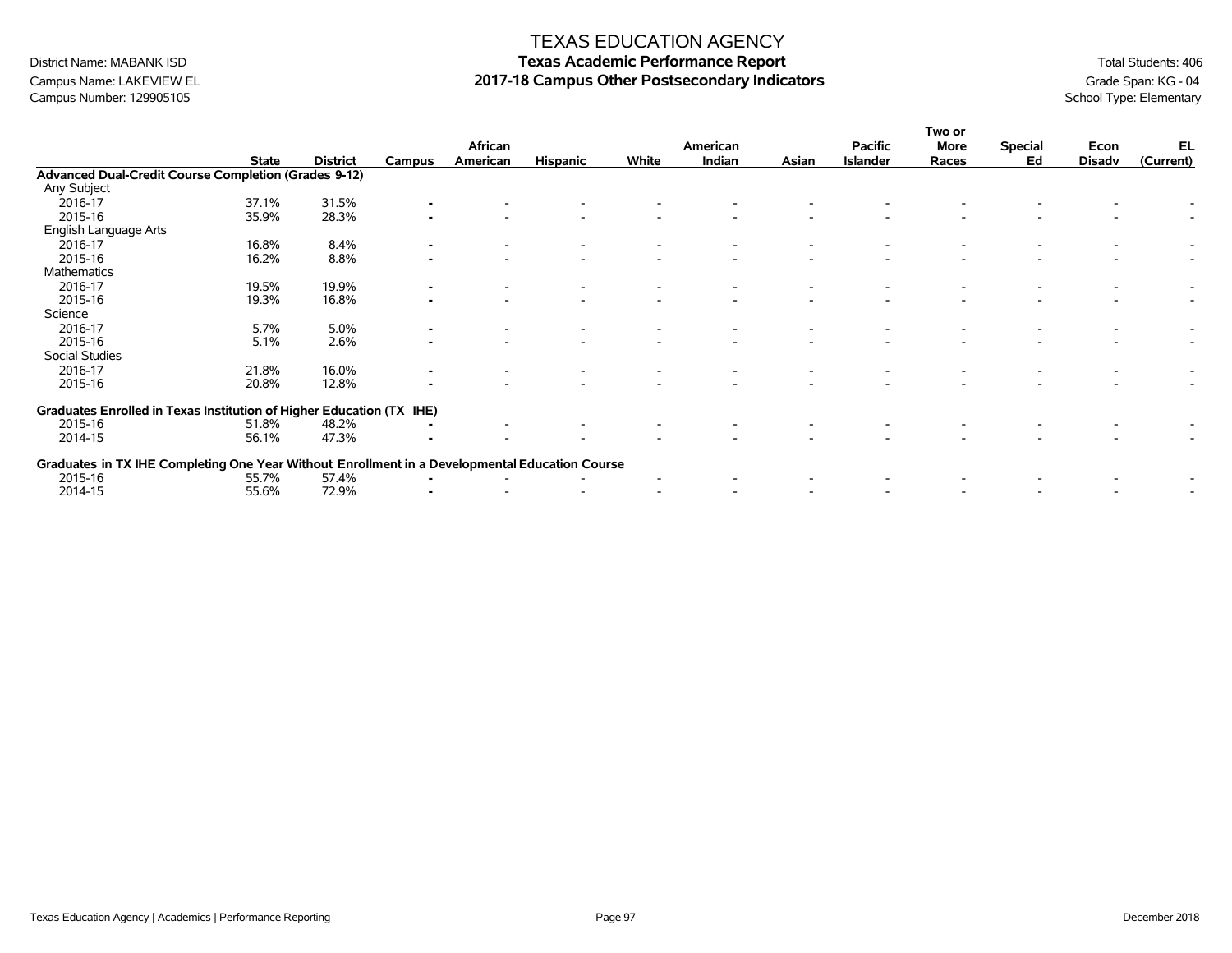Campus Name: LAKEVIEW EL **2017-18 Campus Student Information**<br>Campus Number: 129905105 Campus Number: 129905105 Campus Number: 129905105

### TEXAS EDUCATION AGENCY

|                                                                | ---------------- Campus ---------------- |            |                 |              |
|----------------------------------------------------------------|------------------------------------------|------------|-----------------|--------------|
| <b>Student Information</b>                                     | Count                                    | Percent    | <b>District</b> | <b>State</b> |
| <b>Total Students</b>                                          | 406                                      | 100.0%     | 3,509           | 5,385,012    |
| Students by Grade:                                             |                                          |            |                 |              |
| Early Childhood Education                                      | 0                                        | 0.0%       | 0.0%            | 0.3%         |
| Pre-Kindergarten                                               | $\mathbf 0$                              | 0.0%       | 4.7%            | 4.3%         |
| Kindergarten                                                   | 82                                       | 20.2%      | 7.4%            | 6.9%         |
| Grade 1                                                        | 79                                       | 19.5%      | 6.6%            | 7.2%         |
| Grade 2                                                        | 76                                       | 18.7%      | 7.0%            | 7.3%         |
| Grade 3                                                        | 81                                       | 20.0%      | 7.0%            | 7.6%         |
| Grade 4                                                        | 88                                       | 21.7%      | 8.2%            | 7.7%         |
| Grade 5                                                        | 0                                        | 0.0%       | 8.0%            | 7.7%         |
| Grade 6                                                        | 0                                        | 0.0%       | 8.0%            | 7.5%         |
| Grade 7                                                        | 0                                        | 0.0%       | 7.0%            | 7.5%         |
| Grade 8                                                        | 0                                        | 0.0%       | 6.7%            | 7.4%         |
| Grade 9                                                        | 0                                        | 0.0%       | 7.8%            | 8.0%         |
| Grade 10                                                       | 0                                        | 0.0%       | 7.4%            | 7.4%         |
| Grade 11                                                       | 0                                        | 0.0%       | 7.4%            | 6.9%         |
| Grade 12                                                       | 0                                        | 0.0%       | 6.9%            | 6.4%         |
| Ethnic Distribution:                                           |                                          |            |                 |              |
| African American                                               | 3                                        | 0.7%       | 1.8%            | 12.6%        |
| Hispanic                                                       | 66                                       | 16.3%      | 17.1%           | 52.4%        |
| White                                                          | 315                                      | 77.6%      | 75.9%           | 27.8%        |
| American Indian                                                | $\overline{2}$                           | 0.5%       | 0.5%            | 0.4%         |
| Asian                                                          | 6                                        | 1.5%       | 1.2%            | 4.4%         |
| Pacific Islander                                               | $\mathsf 0$                              | 0.0%       | 0.1%            | 0.1%         |
| Two or More Races                                              | 14                                       | 3.4%       | 3.4%            | 2.3%         |
| Economically Disadvantaged                                     | 268                                      | 66.0%      | 60.7%           | 58.8%        |
| Non-Educationally Disadvantaged                                | 138                                      | 34.0%      | 39.3%           | 41.2%        |
| English Learners (EL)                                          | 27                                       | 6.7%       | 3.7%            | 18.8%        |
| Students w/ Disciplinary Placements (2016-17)                  | $\overline{1}$                           | 0.2%       | 2.2%            | 1.3%         |
| At-Risk                                                        | 154                                      | 37.9%      | 44.2%           | 50.8%        |
| Students with Disabilities by Type of Primary Disability:      |                                          |            |                 |              |
| Total Students with Disabilities By Type of Primary Disability | 29                                       |            |                 |              |
| Students with Intellectual Disabilities                        | 8                                        | 27.6%      | 46.3%           | 43.3%        |
| Students with Physical Disabilities                            | 10                                       | 34.5%      | 16.0%           | 21.9%        |
| Students with Autism                                           | $\ast$                                   |            | $\ast\ast$      | 13.2%        |
| Students with Behavioral Disabilities                          | $**$                                     | $\ast\ast$ | 26.3%           | 20.3%        |
| Students with Non-Categorical Early Childhood                  | 0                                        | 0.0%       |                 | 1.4%         |
| Mobility (2016-17):                                            |                                          |            |                 |              |
| <b>Total Mobile Students</b>                                   | 74                                       | 20.0%      | 15.2%           | 16.0%        |
| By Ethnicity:                                                  |                                          |            |                 |              |
| African American                                               | 3                                        | 0.8%       |                 |              |
| Hispanic                                                       | 11                                       | 3.0%       |                 |              |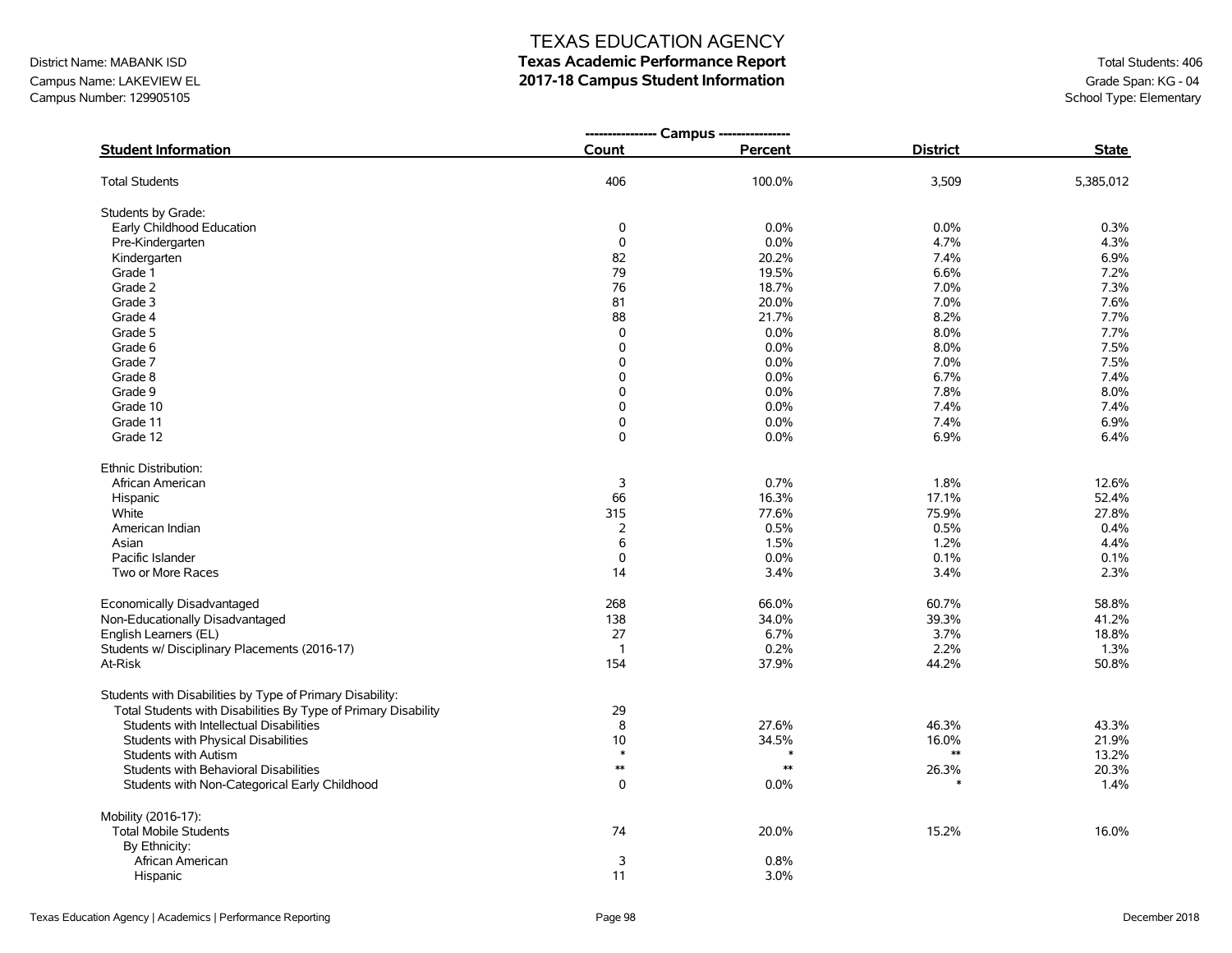# District Name: MABANK ISD **Texas Academic Performance Report Texas Academic Performance Report** Total Students: 406

Campus Name: LAKEVIEW EL **2017-18 Campus Student Information**<br>Campus Number: 129905105 Campus Number: 129905105 Campus Number: 129905105

|                            | Campus ---------------<br>---------------- |         |                 |              |
|----------------------------|--------------------------------------------|---------|-----------------|--------------|
| <b>Student Information</b> | Count                                      | Percent | <b>District</b> | <b>State</b> |
| White                      | 55                                         | 14.9%   |                 |              |
| American Indian            |                                            | 0.0%    |                 |              |
| Asian                      |                                            | 0.5%    |                 |              |
| Pacific Islander           |                                            | 0.0%    |                 |              |
| Two or More Races          |                                            | 0.8%    |                 |              |

|                            | --------Non-Special Education Rates-------- | --------Special Education Rates-------- |              |                          |                 |              |
|----------------------------|---------------------------------------------|-----------------------------------------|--------------|--------------------------|-----------------|--------------|
| <b>Student Information</b> | Campus                                      | <b>District</b>                         | <b>State</b> | Campus                   | <b>District</b> | <b>State</b> |
| Retention Rates by Grade:  |                                             |                                         |              |                          |                 |              |
| Kindergarten               | 3.2%                                        | 2.9%                                    | 1.8%         | $0.0\%$                  | 5.9%            | 6.9%         |
| Grade 1                    | 3.1%                                        | 3.8%                                    | 3.4%         | 16.7%                    | 4.5%            | 6.2%         |
| Grade 2                    | 2.5%                                        | 2.6%                                    | 2.1%         | $0.0\%$                  | 0.0%            | 2.6%         |
| Grade 3                    | 2.6%                                        | 0.8%                                    | 1.3%         | $0.0\%$                  | 3.3%            | 1.0%         |
| Grade 4                    | l.3%                                        | 0.4%                                    | 0.6%         | $0.0\%$                  | $0.0\%$         | 0.5%         |
| Grade 5                    | $\overline{\phantom{a}}$                    | 0.0%                                    | 0.7%         | $\overline{\phantom{a}}$ | 0.0%            | 0.6%         |
| Grade 6                    | $\overline{\phantom{0}}$                    | 0.5%                                    | 0.5%         | $\overline{\phantom{0}}$ | 3.2%            | 0.6%         |
| Grade 7                    | $\overline{\phantom{0}}$                    | 0.9%                                    | 0.7%         | $\overline{\phantom{a}}$ | 0.0%            | 0.6%         |
| Grade 8                    | $\overline{\phantom{0}}$                    | 0.4%                                    | 0.6%         | $\overline{\phantom{0}}$ | $0.0\%$         | 0.8%         |
| Grade 9                    | $\overline{\phantom{0}}$                    | 3.5%                                    | 8.0%         | $\overline{\phantom{a}}$ | 8.3%            | 13.5%        |

| <b>Class Size Information</b>                  | Campus                   | <b>District</b> | <b>State</b> |
|------------------------------------------------|--------------------------|-----------------|--------------|
| Class Size Averages by Grade and Subject       |                          |                 |              |
| (Derived from teacher responsibility records): |                          |                 |              |
| Elementary:                                    |                          |                 |              |
| Kindergarten                                   | 20.5                     | 21.3            | 18.7         |
| Grade 1                                        | 20.0                     | 20.9            | 18.8         |
| Grade 2                                        | 18.5                     | 19.3            | 18.8         |
| Grade 3                                        | 20.4                     | 20.2            | 19.0         |
| Grade 4                                        | 21.5                     | 20.1            | 19.2         |
| Grade 5                                        | $\overline{\phantom{a}}$ | 22.9            | 21.2         |
| Grade 6                                        | $\overline{\phantom{a}}$ | 21.5            | 20.3         |
| Secondary:                                     |                          |                 |              |
| English/Language Arts                          | $\overline{\phantom{a}}$ | 15.3            | 16.7         |
| Foreign Languages                              | $\overline{\phantom{a}}$ | 18.5            | 18.6         |
| Mathematics                                    | $\overline{\phantom{a}}$ | 16.4            | 17.9         |
| Science                                        | $\overline{\phantom{a}}$ | 16.6            | 19.0         |
| <b>Social Studies</b>                          | $\overline{\phantom{a}}$ | 18.8            | 19.3         |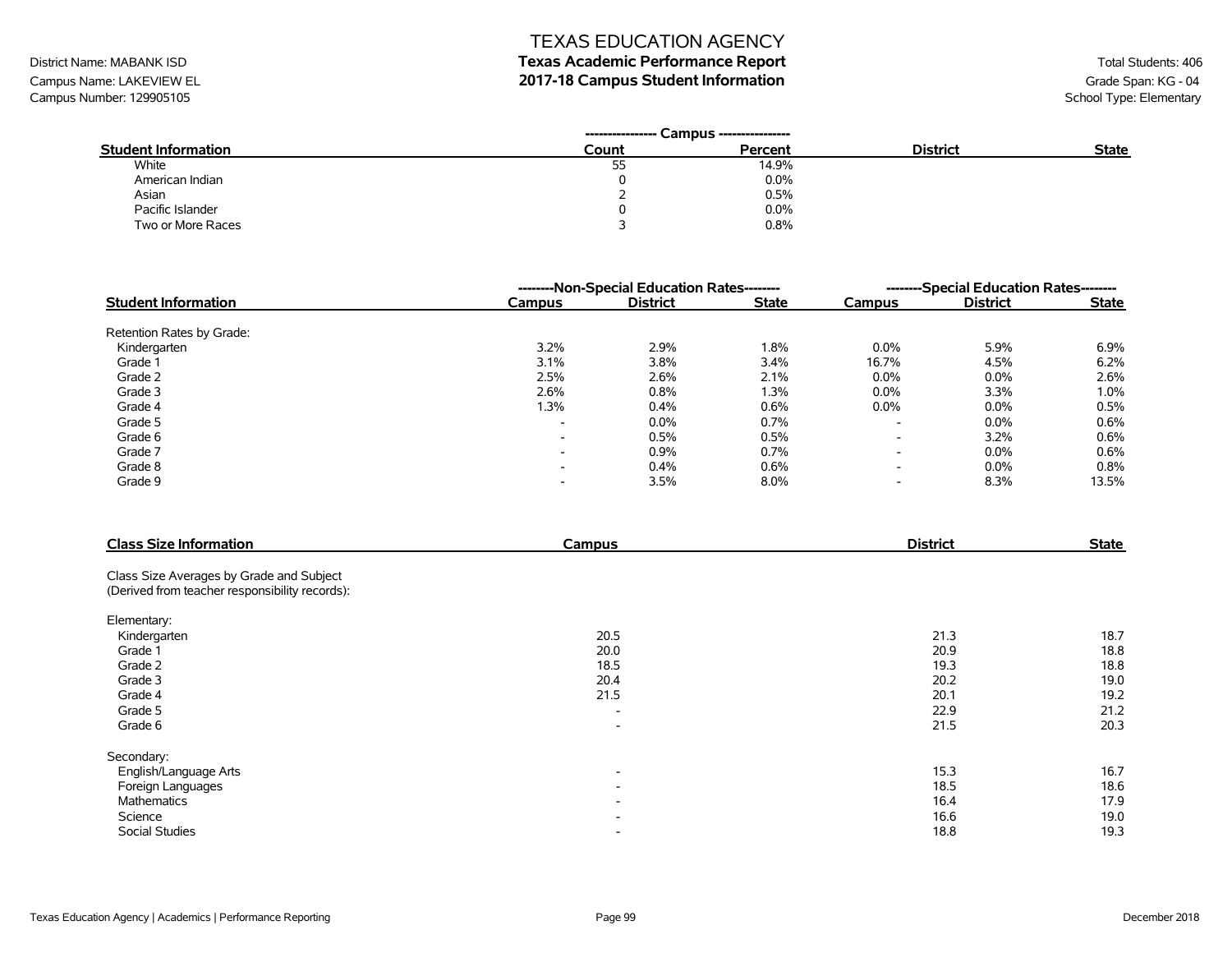# District Name: MABANK ISD **Texas Academic Performance Report Texas Academic Performance Report** Total Students: 406

Campus Name: LAKEVIEW EL **2017-18 Campus Staff Information**<br>Campus Number: 129905105 Campus Number: 129905105 Campus Number: 129905105

|                                           | ---------------- Campus ---------------- |         |                 |              |
|-------------------------------------------|------------------------------------------|---------|-----------------|--------------|
| <b>Staff Information</b>                  | Count/Average                            | Percent | <b>District</b> | <b>State</b> |
| <b>Total Staff</b>                        | 41.1                                     | 100.0%  | 100.0%          | 100.0%       |
| Professional Staff:                       | 29.4                                     | 71.5%   | 61.3%           | 64.1%        |
| Teachers                                  | 25.1                                     | 60.9%   | 49.1%           | 50.1%        |
| Professional Support                      | 1.3                                      | 3.2%    | 7.3%            | 9.8%         |
| Campus Administration (School Leadership) | 3.0                                      | 7.3%    | 4.0%            | 3.0%         |
| Librarians                                |                                          |         |                 |              |
| Full-time                                 | 0.0                                      | n/a     | 2.0             | 4,429.0      |
| Part-time                                 | 0.0                                      | n/a     | 1.0             | 578.0        |
| Counselors                                |                                          |         |                 |              |
| Full-time                                 | 1.0                                      | n/a     | 8.0             | 12,131.0     |
| Part-time                                 | 0.0                                      | n/a     | 1.0             | 1,148.0      |
| <b>Educational Aides:</b>                 | 11.7                                     | 28.5%   | 21.8%           | 10.1%        |
| Total Minority Staff:                     | 3.9                                      | 9.5%    | 7.5%            | 49.9%        |
| Teachers by Ethnicity and Sex:            |                                          |         |                 |              |
| African American                          | 0.0                                      | 0.0%    | 0.8%            | 10.4%        |
| Hispanic                                  | 1.0                                      | 4.0%    | 3.3%            | 27.2%        |
| White                                     | 24.1                                     | 96.0%   | 95.4%           | 58.9%        |
| American Indian                           | 0.0                                      | 0.0%    | 0.0%            | 0.3%         |
| Asian                                     | 0.0                                      | 0.0%    | 0.4%            | 1.6%         |
| Pacific Islander                          | 0.0                                      | 0.0%    | 0.0%            | 0.4%         |
| Two or More Races                         | 0.0                                      | 0.0%    | 0.0%            | 1.1%         |
| Males                                     | 0.0                                      | 0.0%    | 18.2%           | 23.7%        |
| Females                                   | 25.1                                     | 100.0%  | 81.8%           | 76.3%        |
| Teachers by Highest Degree Held:          |                                          |         |                 |              |
| No Degree                                 | 0.0                                      | 0.0%    | 2.5%            | 1.4%         |
| <b>Bachelors</b>                          | 23.1                                     | 92.0%   | 77.1%           | 74.1%        |
| <b>Masters</b>                            | 2.0                                      | 8.0%    | 20.4%           | 23.8%        |
| Doctorate                                 | 0.0                                      | 0.0%    | 0.0%            | 0.7%         |
| Teachers by Years of Experience:          |                                          |         |                 |              |
| <b>Beginning Teachers</b>                 | 4.0                                      | 16.0%   | 12.5%           | 8.2%         |
| 1-5 Years Experience                      | 15.0                                     | 59.9%   | 32.5%           | 29.1%        |
| 6-10 Years Experience                     | 3.3                                      | 13.1%   | 18.3%           | 19.1%        |
| 11-20 Years Experience                    | 1.3                                      | 5.1%    | 23.9%           | 28.2%        |
| Over 20 Years Experience                  | 1.5                                      | 6.0%    | 12.8%           | 15.3%        |
| Number of Students per Teacher            | 16.2                                     | n/a     | 14.6            | 15.1         |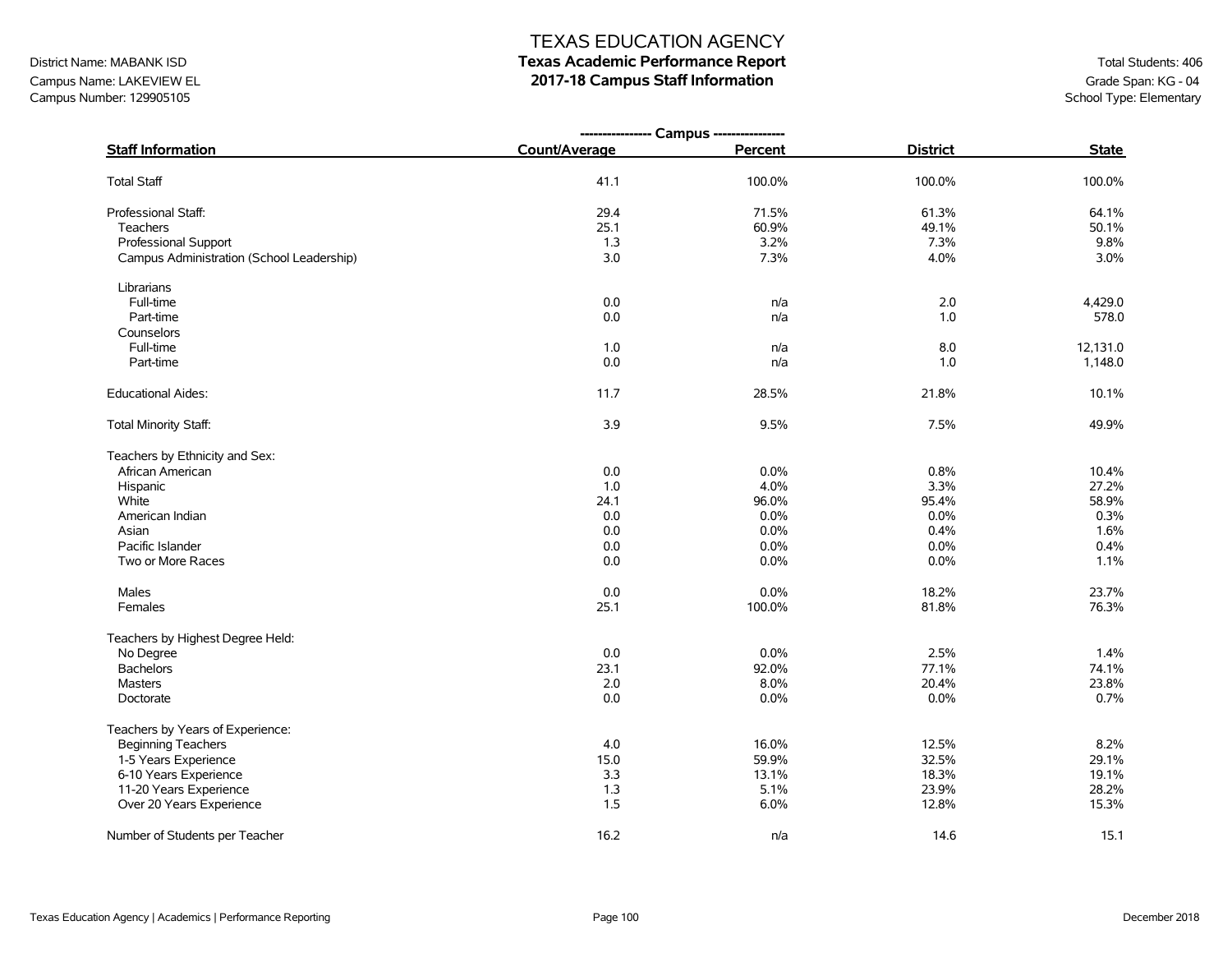# District Name: MABANK ISD **Texas Academic Performance Report Texas Academic Performance Report** Total Students: 406

Campus Name: LAKEVIEW EL **2017-18 Campus Staff Information**<br>Campus Number: 129905105 Campus Number: 129905105 Campus Number: 129905105

| <b>Staff Information</b>                                             | Campus   | <b>District</b> | <b>State</b> |
|----------------------------------------------------------------------|----------|-----------------|--------------|
| Experience of Campus Leadership:                                     |          |                 |              |
| Average Years Experience of Principals                               | 12.0     | 7.2             | 6.3          |
| Average Years Experience of Principals with District                 | 12.0     | 5.8             | 5.4          |
| Average Years Experience of Assistant Principals                     | 6.0      | 3.7             | 5.2          |
| Average Years Experience of Assistant Principals with District       | 5.5      | 3.6             | 4.6          |
| Average Years Experience of Teachers:                                | 5.9      | 9.9             | 10.9         |
| Average Years Experience of Teachers with District:                  | 3.9      | 6.3             | 7.1          |
| Average Teacher Salary by Years of Experience (regular duties only): |          |                 |              |
| <b>Beginning Teachers</b>                                            | \$42,750 | \$44,943        | \$47,667     |
| 1-5 Years Experience                                                 | \$43,500 | \$44,161        | \$49,663     |
| 6-10 Years Experience                                                | \$46,322 | \$46,647        | \$52,056     |
| 11-20 Years Experience                                               | \$48,000 | \$50,509        | \$55,246     |
| Over 20 Years Experience                                             | \$55,667 | \$59,064        | \$61,428     |
| Average Actual Salaries (regular duties only):                       |          |                 |              |
| <b>Teachers</b>                                                      | \$44,708 | \$48,139        | \$53,334     |
| Professional Support                                                 | \$60,249 | \$54,134        | \$63,165     |
| Campus Administration (School Leadership)                            | \$68,946 | \$68,029        | \$77,712     |
| Instructional Staff Percent:                                         | n/a      | 72.6%           | 64.4%        |
| Contracted Instructional Staff (not incl. above):                    | 0.0      | 0.0             | 6,218.9      |